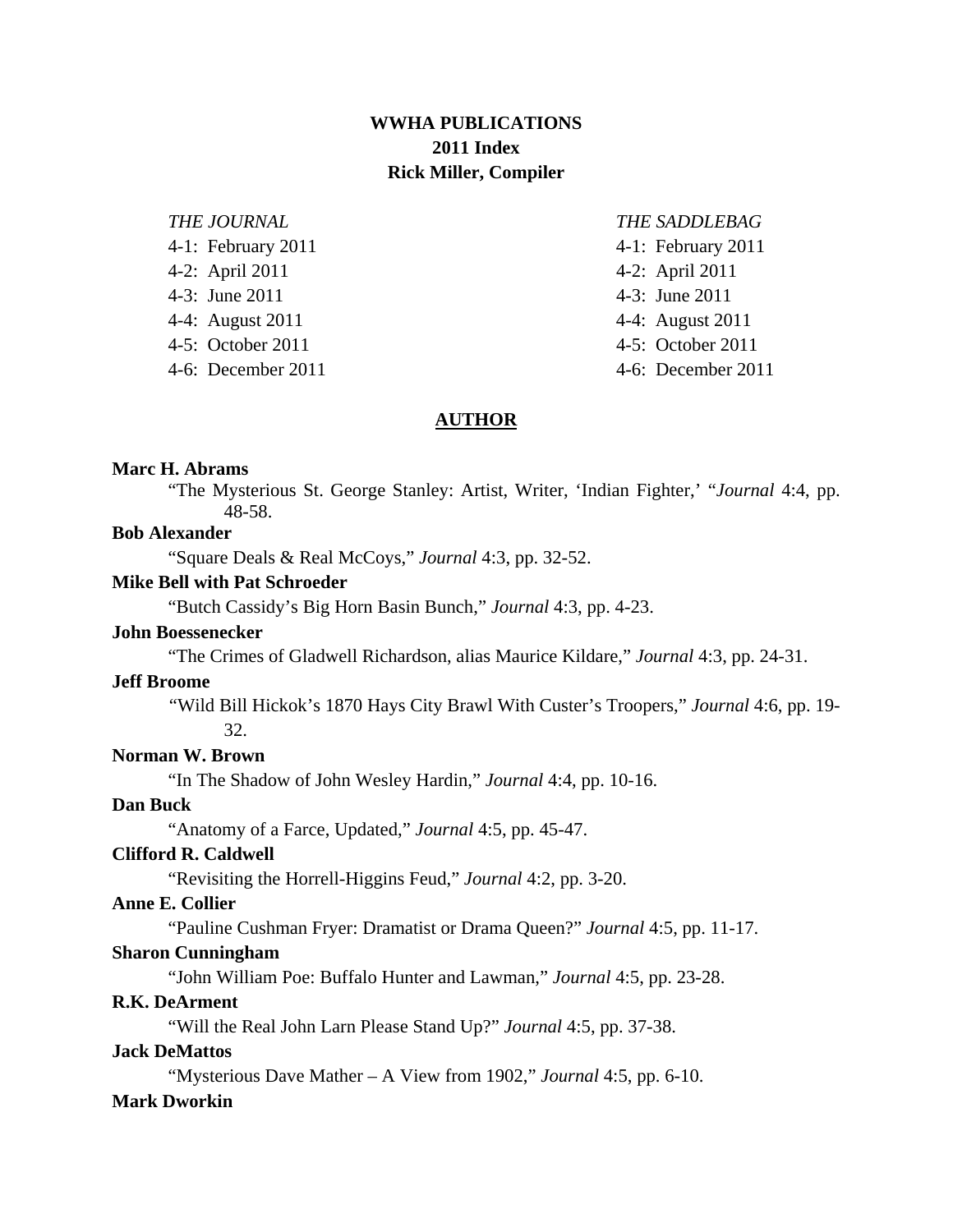"Walter Noble Burns and Paulita Maxwell," *Journal* 4:1, pp. 3-12.

## **Harold L. Edwards**

"Sudden Death for a Railroad Detective," *Journal* 4:1, pp. 20-26.

## **Donna B. Ernst**

"The Wild Bunch in Wyoming," *Journal* 4:5, pp. 32-36.

#### **Jeremy Johnston**

 "We Want Them Dead Rather Than Alive: Buffalo Bill the Lawman," *Journal* 4:6, pp. 4- 18.

## **Jerry J. Lobdill**

"Rethinking the Murder of Pat Garrett," *Journal* 4:4, pp. 26-40.

## **Dennis McCown**

"A Shooting, Much Exaggerated," *Journal* 4:5, pp. 39-44.

## **Morgan Nelson**

"Do Not Offend the Priests of Amun: An analysis of the Teapot Dome Scandal and Albert B. Fall," *Journal* 4:6, pp. 33-39.

## **Frederick Nolan**

"Here's Lookin' At You, Kid," *Journal* 4:4, pp. 8-9.

## **Chris Penn**

"Bat Masterson's Emma," *Journal* 4:2, pp. 26-43.

## **Pam Potter**

"Femme Fatale of Tombstone," *Journal* 4:2, pp. 21-25.

## **Jeffrey R. Richardson**

 "Enrique Garfias: Phoenix Constable and the Long Hot Summer of 1879: Part I: The Pursuit of Jesus Romero," *Journal* 4:1, pp. 13-19.

 "Enrique Garfias: Phoenix Constable and the Long Hot Summer of 1899: Part II: The Plaza Lynchings," *Journal* 4:2, pp. 44-49.

## **John Rose and Jim Lindenberger**

 "Ed Vail, Frank and Tom McLaury, the Town of Total Wreck, and the Total Wreck Mine," *Journal* 4:4, pp. 41-47.

## **Karen Holiday Tanner and John D. Tanner**

"Tom Walker," *Journal* 4:4, pp. 17-25.

## **Mike Tower and Claudia Laird Glass**

"Alias: John Middleton: A Most Despicable Regulator," *Journal* 4:5, pp. 18-22.

## **Linda Wommack**

"Tracking Etta Place and Ann Bassett: A Timeline," *Journal* 4:5, pp. 29-31.

## **Roy B. Young**

 "Wyatt Earp: The Good Side of a 'Bad Man': Religion in the Life of a Lawman," *Journal* 4:2, pp. 50-60.

 "Wyatt Earp Talks 'Pretty': A Look at Wyatt Earp's Interaction with Interviewers, Writers and Historians," *Journal* 4:6, pp. 40-53.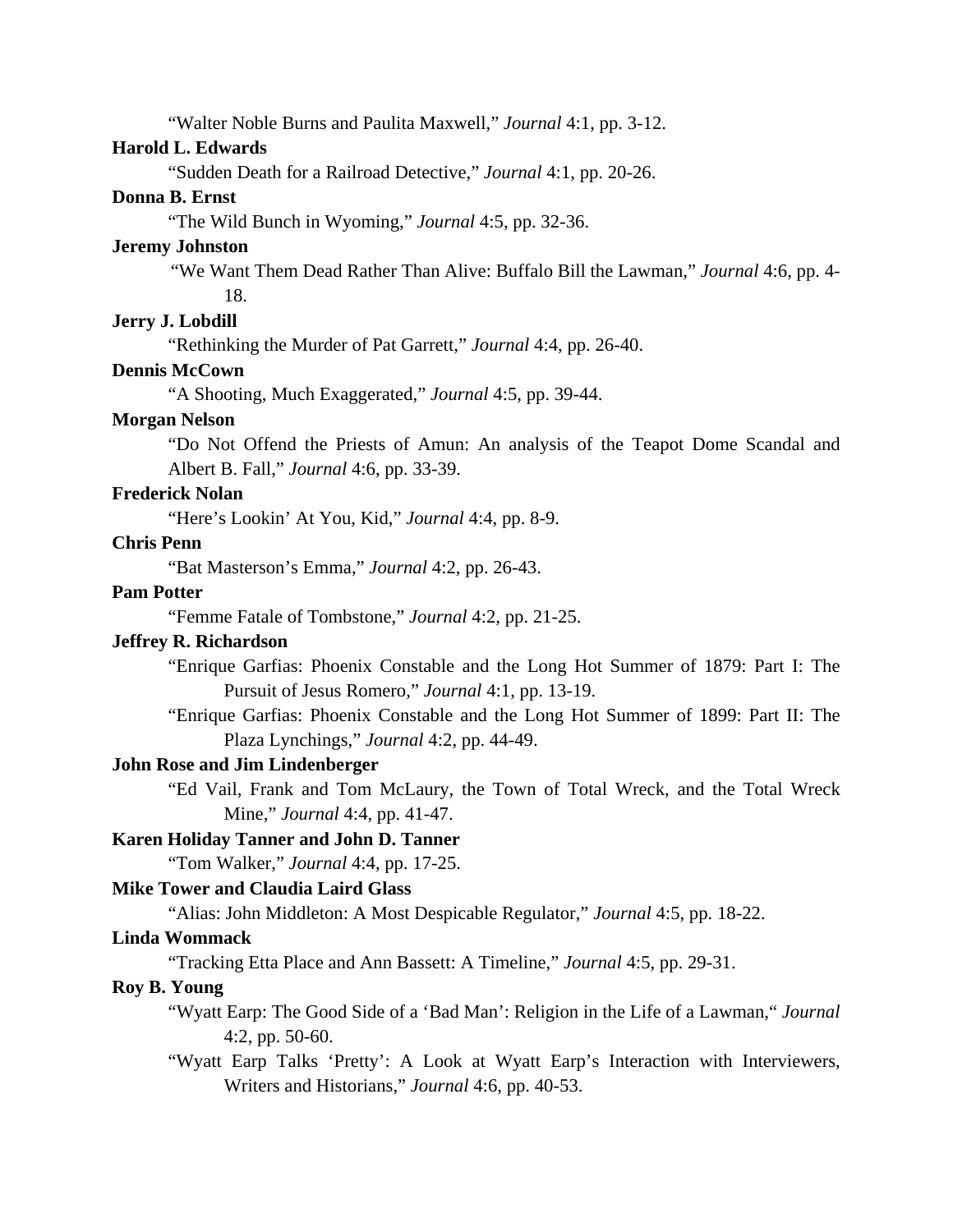#### **SUBJECT MATTER**

- **Adams, Frank.** Lobdill, Jerry J. "Rethinking the Murder of Pat Garrett," *Journal* 4:4, pp. 26-40.
- **Adamson, Carl.** Lobdill, Jerry J. "Rethinking the Murder of Pat Garrett," *Journal* 4:4, pp. 26- 40.
- **Ake, Jeff.** Lobdill, Jerry J. "Rethinking the Murder of Pat Garrett," *Journal* 4:4, pp. 26-40.
- **Almer, Red Jack.** Boessenecker, John. "The Crimes of Gladwell Richardson, alias Maurice Kildare," *Journal* 4:3, pp. 24-31.
- **Anderson, A.A.** Bell, Mike, with Schroeder, Pat. "Butch Cassidy's Big Horn Basin Bunch," *Journal* 4:3, pp. 4-23.
- **Apodaca, Ramondo.** Caldwell, Clifford R. "Revisiting the Horrell-Higgins Feud," *Journal* 4:2, pp. 3-20.
- **Apodaca, Sevenano.** Caldwell, Clifford R. "Revisiting the Horrell-Higgins Feud," *Journal* 4:2, pp. 3-20.
- **Arnold, Pat.** Caldwell, Clifford R. "Revisiting the Horrell-Higgins Feud," *Journal* 4:2, pp. 3-20.
- **Ashworth, Richard.** Bell, Mike, with Schroeder, Pat. "Butch Cassidy's Big Horn Basin Bunch," *Journal* 4:3, pp. 4-23.
- **Aten, Austin Cunningham.** Alexander, Bob. "Square Deals & Real McCoys," *Journal* 4:3, pp. 32-52.
- **Aten, Austin Ira.** Alexander, Bob. "Square Deals & Real McCoys," *Journal* 4:3, pp. 32-52.
- **Axe, Allen.** Bell, Mike, with Schroeder, Pat. "Butch Cassidy's Big Horn Basin Bunch," *Journal* 4:3, pp. 4-23.
- **Baird, P.C.** Alexander, Bob. "Square Deals & Real McCoys," *Journal* 4:3, pp. 32-52.
- **Balazan, Dario.** Caldwell, Clifford R. "Revisiting the Horrell-Higgins Feud," *Journal* 4:2, pp. 3- 20.
- **Baldwin, Jim.** Bell, Mike, with Schroeder, Pat. "Butch Cassidy's Big Horn Basin Bunch," *Journal* 4:3, pp. 4-23.
- **Balstrif, George.** Boessenecker, John. "The Crimes of Gladwell Richardson, alias Maurice Kildare," *Journal* 4:3, pp. 24-31.
- **Barefoot, Mary Lucinda Bundrant.** Brown, Norman W. "In the Shadow of John Wesley Hardin," *Journal* 4:4, pp. 10-16.
- **Barnes, David.** DeMattos, Jack. "Mysterious Dave Mather—A View From 1902," *Journal* 4:5, pp. 6-10.
- **Barnes, Seaborn.** Edwards, Harold L. "Sudden Death for a Railroad Detective," *Journal* 4:1, pp.  $20 - 26$ .
- **Bass, Sam.** Edwards, Harold L. "Sudden Death for a Railroad Detective," *Journal* 4:1, pp. 20- 26.
- **Bassett, Ann.** Wommack, Linda. "Tracking Etta Place and Ann Bassett-A Timeline," *Journal* 4:5, pp. 29-31.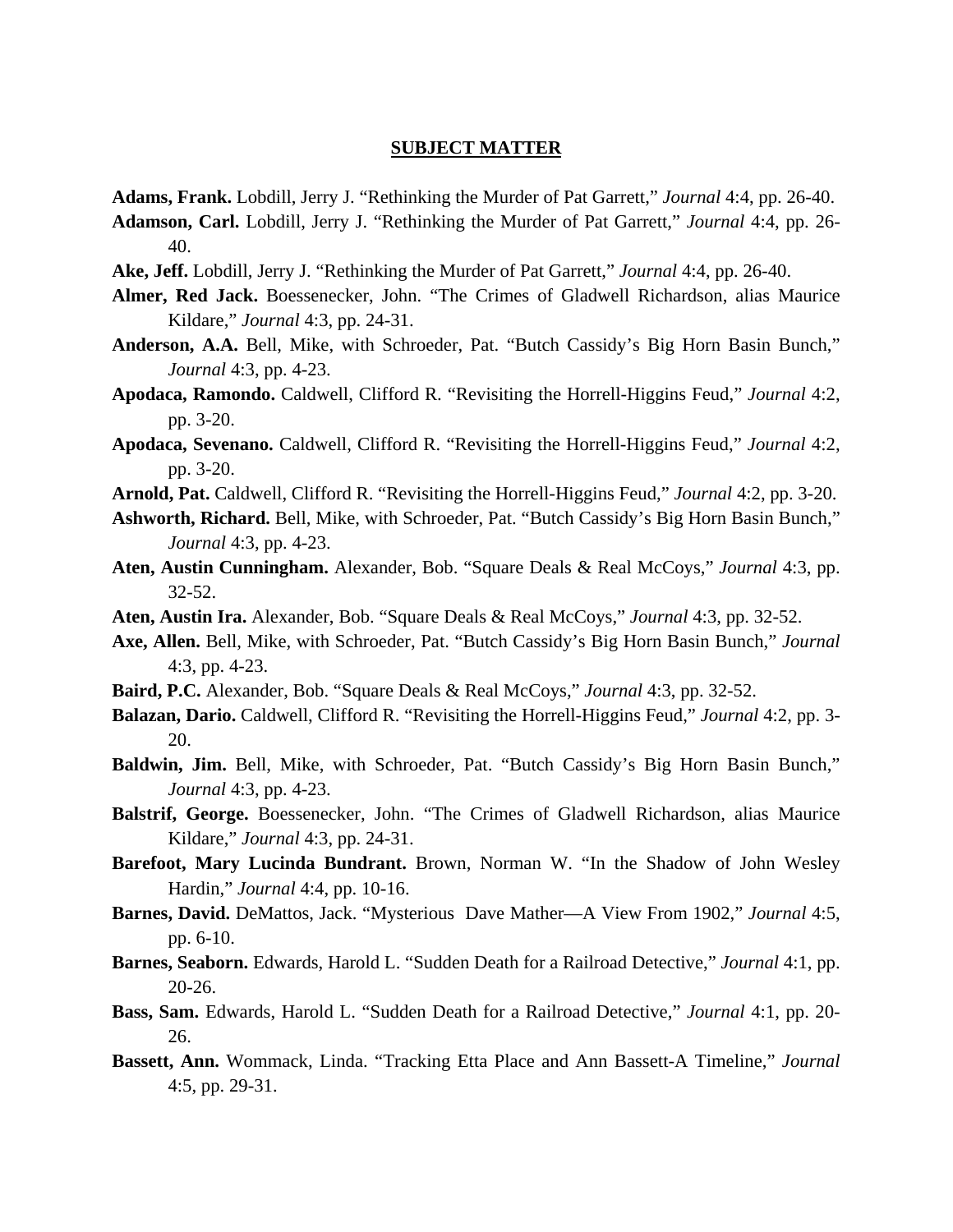**Beal, Joe.** Lobdill, Jerry J. "Rethinking the Murder of Pat Garrett," *Journal* 4:4, pp. 26-40.

- **Beard, James A.** Lobdill, Jerry J. "Rethinking the Murder of Pat Garrett," *Journal* 4:4, pp. 26- 40.
- **Beaver, Oscar.** Edwards, Harold L. "Sudden Death for a Railroad Detective," *Journal* 4:1, pp. 20-26.
- **Beck, George T.** Johnston, Jeremy. "We Want Them Dead Rather Than Alive," *Journal* 4:6, pp. 4-18.
- **Bedford, C.I.** Alexander, Bob. "Square Deals & Real McCoys," *Journal* 4:3, pp. 32-52.
- **Bedford, Jack.** Bell, Mike, with Schroeder, Pat. "Butch Cassidy's Big Horn Basin Bunch," *Journal* 4:3, pp. 4-23.
- **Behan, John Harris.** Alexander, Bob. "Square Deals & Real McCoys," *Journal* 4:3, pp. 32-52.
- **Bell, E.J.** Ernst, Donna. "The Wild Bunch in Wyoming," *Journal* 5:4, pp. 32-36.
- **Bentley, Ed.** Edwards, Harold L. "Sudden Death for a Railroad Detective," *Journal* 4:1, pp. 20- 26.
- **Bevins, William "Bill."** Johnston, Jeremy. "We Want Them Dead Rather Than Alive: Buffalo Bill the Lawman," *Journal* 4:6, pp. 4-18.
- **Bilicke, Albert.** Potter, Pam. "Femme Fatale of Tombstone," *Journal* 4:2, pp. 21-25.
- **Billy the Kid.** See McCarty, Henry.
- **Blackburn, Duncan.** Johnston, Jeremy. "We Want Them Dead Rather Than Alive: Buffalo Bill the Lawman," *Journal* 4:6, pp. 4-18.
- **Blaine, Charles.** Johnston, Jeremy. "We Want Them Dead Rather Than Alive: Buffalo Bill the Lawman," *Journal* 4:6, pp. 4-18.
- **Blanchard, Arapaho Dave.** Bell, Mike, with Schroeder, Pat. "Butch Cassidy's Big Horn Basin Bunch," *Journal* 4:3, pp. 4-23.
- **Blankenship, J. William "Billy."** Richardson, Jeffrey R. "Enrique Garfias: Phoenix Constable and the Long Hot Summer of 1879: Part II: The Plaza Lynchings," *Journal* 4:2, pp. 44- 49.
- **Bobbitt, Gus.** Tower, Mike, "Letters to the Editor," *Journal* 4:1, pp. 2, 19.
- **Boedeker, Hank.** Bell, Mike, with Schroeder, Pat. "Butch Cassidy's Big Horn Basin Bunch," *Journal* 4:3, pp. 4-23.
- **Bolden, Joe.** Caldwell, Clifford R. "Revisiting the Horrell-Higgins Feud," *Journal* 4:2, pp. 3-20.
- **Bourke, John G.** Abrams, Marc H. "The Mysterious St. George Stanley: Artist, Writer, 'Indian Fighter,' " *Journal* 4:4, pp. 48-58.
- **Bowen, Bill.** Caldwell, Clifford R. "Revisiting the Horrell-Higgins Feud," *Journal* 4:2, pp. 3-20.
- **Brazel, Wayne.** Lobdill, Jerry J. "Rethinking the Murder of Pat Garrett," *Journal* 4:4, pp. 26-40.
- **Breakenridge, William M.** Richardson, Jeffrey R. "Enrique Garfias: Phoenix Constable and the Long Hot Summer of 1879: Part I: The Pursuit of Jesus Romero," *Journal* 4:1, pp. 13-19.
- **Brocius, Curly Bill.** Rose, John and Lindemberger, Jim. "Ed Vail, Frank and Tom McLaury, the Town of Total Wreck, and the Total Wreck Mine," *Journal* 4:4, pp. 41-47.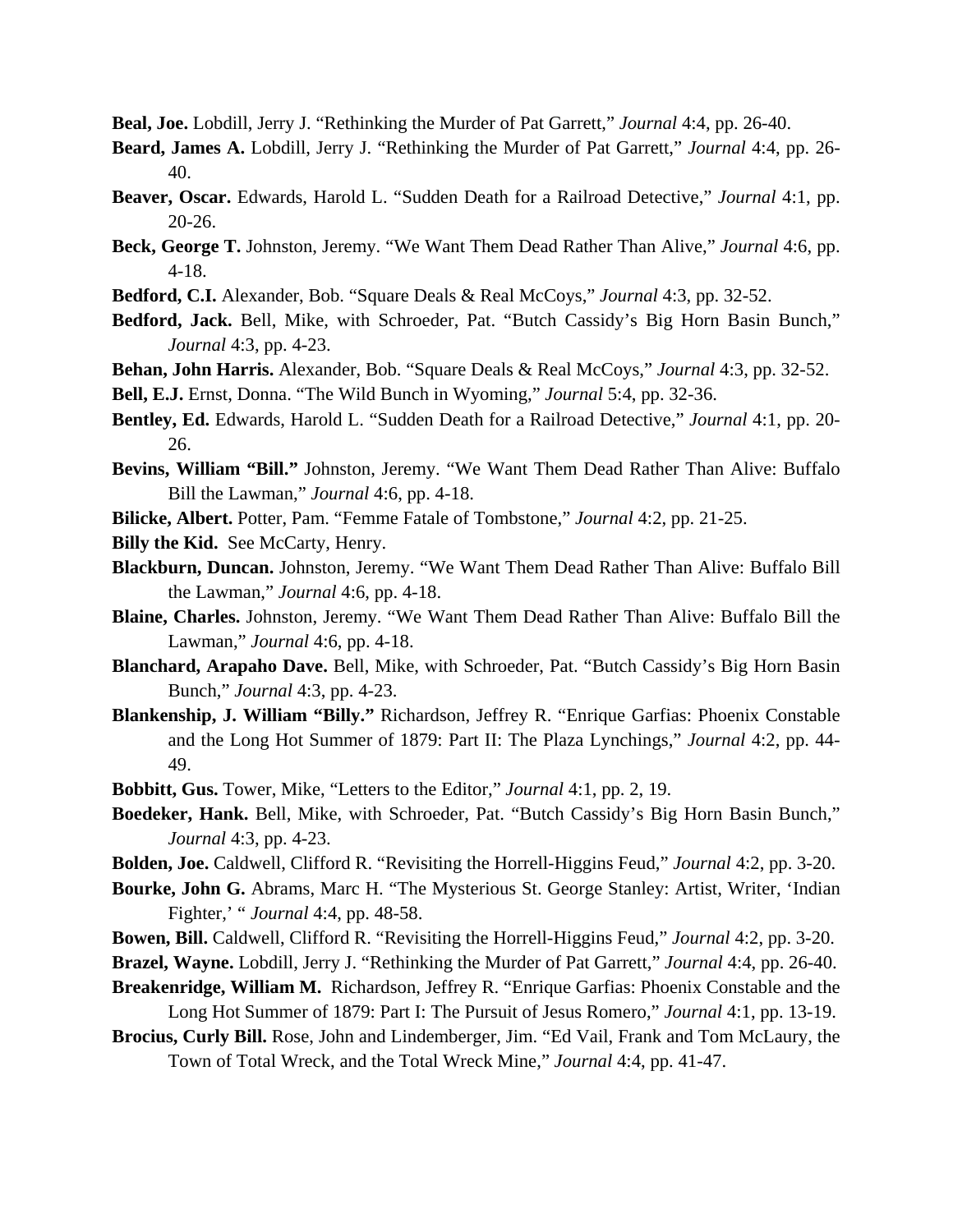- **Broder, John.** Edwards, Harold L. "Sudden Death of a Railroad Detective," *Journal* 4:1, pp. 20- 26.
- **Brower, Harry.** Bell, Mike, with Schroeder, Pat. "Butch Cassidy's Big Horn Basin Bunch," *Journal* 4:3, pp. 4-23.
- **Brown, Henry.** Tower, Mike, and Glass, Claudia Laird. "Alias: John Middleton, A Most Despicable Regulator," *Journal* 4:5, pp. 18-22.
- **Brown, Joe.** Lobdill, Jerry J. "Rethinking the Murder of Pat Garrett," *Journal* 4:4, pp. 26-40.
- **Brown, M.H. "Mike."** Bell, Mike, with Schroeder, Pat. "Butch Cassidy's Big Horn Basin Bunch," *Journal* 4:3, pp. 4-23.
- **Buel, J.W.** Broome, Jeff. "Wild Bill Hickok's 1870 Hays City Beawl With Custer's Troopers," *Journal* 4:6, pp. 19-32.
- **Burch, David A. "Dab."** Bell, Mike, with Schroeder, Pat. "Butch Cassidy's Big Horn Basin Bunch," *Journal* 4:3. Pp. 4-23.
- **Burke, Frank.** Edwards, Harold L. "Sudden Death of a Railroad Detective," *Journal* 4:1, pp. 20-26.
- **Burke, Joel.** Tanner, Karen Holliday and Tanner, John. "Tom Walker," *Journal* 4:4, pp. 17-25.
- **Burnaugh, Alice.** Bell Mike, with Schroeder, Pat. "Butch Cassidy's Big Horn Basin Bunch," *Journal* 4:3, pp. 4-23.
- **Burnaugh, Charles Emery.** Bell, Mike, with Schroeder, Pat. "Butch Cassidy's Big Horn Basin Bunch," *Journal* 4:3, pp. 4-23.
- **Burnett, F.**S. Bell, Mike, with Schroeder, Pat. "Butch Cassidy's Big Horn Basin Bunch," *Journal* 4:3, pp. 4-23.
- **Burns, Walter Noble.** Dworkin, Mark. "Walter Noble Burns and Paulita Maxwell," *Journal* 4:1, pp. 3-12.
- **Buster, Frank.** Johnston, Jeremy. "We Want Them Dead Rather Than Alive: Buffalo Bill the Lawman," *Journal* 4:6, pp. 4-18.
- **Butler, John Calvin.** Alexander, Bob. "Square Deals & Real McCoys," *Journal* 4:3, pp. 32-52.
- **Caldwell, Al.** Johnston, Jeremy. "We Want Them Dead Rather Than Alive: Buffalo Bill the Lawman," *Journal* 4:6, pp. 4-18.
- **Callison, Frank.** Tanner, Karen Holliday and Tanner, John. "Tom Walker," *Journal* 4:4, pp. 17- 25.
- **Callison, George.** Tanner, Karen Holliday and Tanner, John. "Tom Walker," *Journal* 4:4, pp. 17-25.
- **Callison, Tom.** Tanner, Karen Holliday and Tanner, John. "Tom Walker," *Journal* 4:4, pp. 17- 25.
- **Calverly, Robert.** Bell, Mike, with Schroeder, Pat. "Butch Cassidy's Big Horn Basin Bunch," *Journal* 4:3, pp. 4-23.
- **Candelaria, Jose.** Caldwell, Clifford R. "Revisiting the Horrell-Higgins Feud," *Journal* 4:2, pp. 3-20.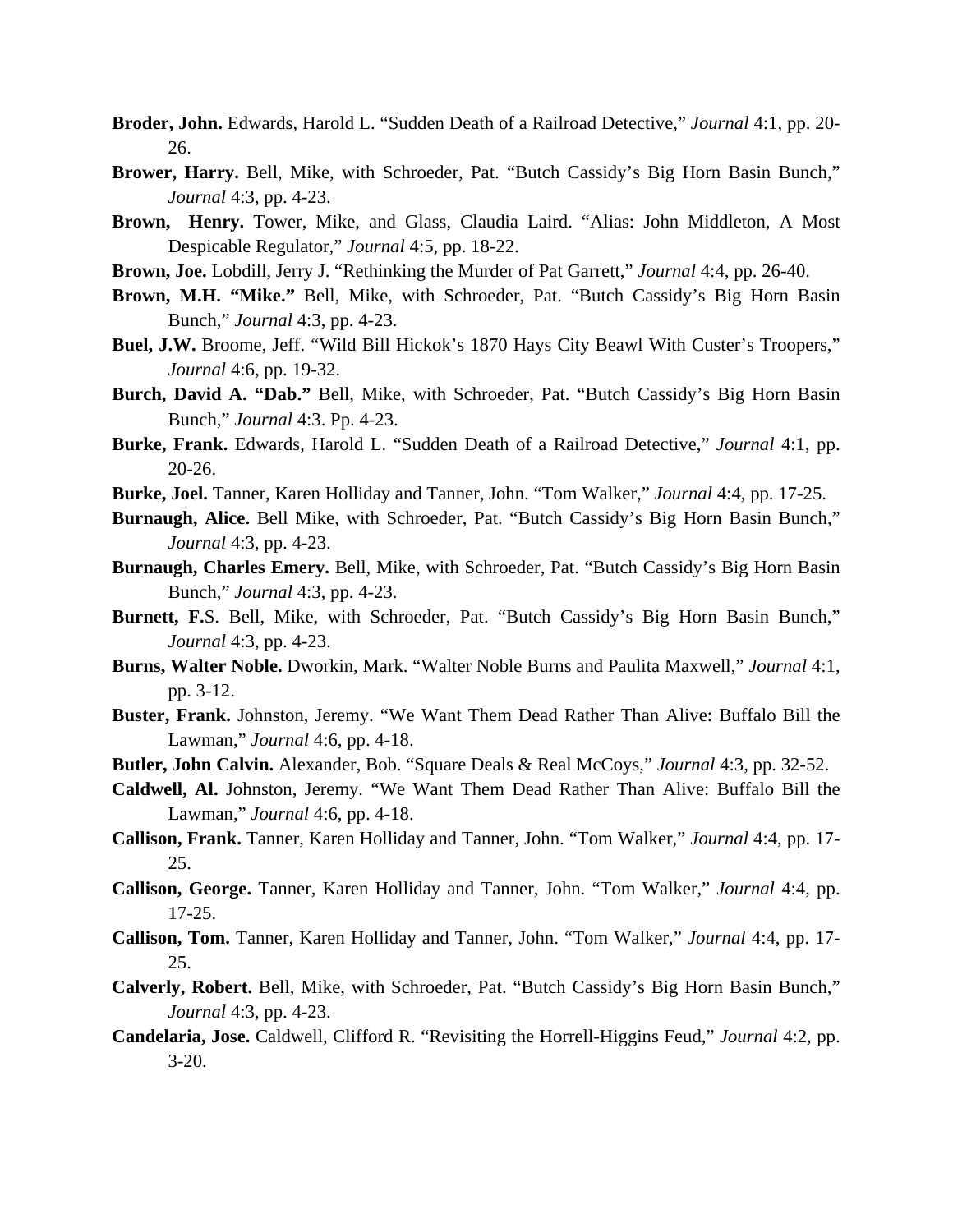- **Candelaria, Pilar.** Caldwell, Clifford R. "Revisiting the Horrell-Higgins Feud," *Journal* 4:2, pp.  $3 - 20.$
- **Carter, James.** Bell, Mike, with Schroeder, Pat. "Butch Cassidy's Big Horn Basin Bunch," *Journal* 4:3, pp. 4-23.
- **Carter, James W.** Tanner, Karen Holliday and Tanner, John. "Tom Walker," *Journal* 4:4, pp. 17-25.
- **Carver, William Richard "Will."** Ernst, Donna. "The Wild Bunch in Wyoming," *Journal* 4:5, pp. 32-36.
- **Casey, Joe.** Boessenecker, John. "The Crimes of Gladwell Richardson, alias Maurice Kildare," *Journal* 4:3, pp. 24-31.
- **Cashman, Nellie.** Rose, John and Lindemberger, Jim. "Ed Vail, Frank and Tom McLaury, the Town of Total Wreck, and the Total Wreck Mine," *Journal* 4:4, pp. 41-47.
- **Cassidy, Butch.** See Parker, Robert Leroy
- **Cavender, Bartlett "Bart."** Tanner, Karen Holliday and Tanner, John. "Tom Walker," *Journal* 4:4, pp. 17-25.

**Champion, Nate.**

 Bell, Mike, with Schroeder, Pat. "Butch Cassidy's Big Horn Basin Bunch," *Journal* 4:3, pp. 4-23.

Ernst, Donna. "The Wild Bunch in Wyoming," *Journal* 4:5, pp. 32-26.

- **Chapman, Jeff.** Johnston, Jeremy. "We Want Them Dead Rather Than Alive: Buffalo Bill the Lawman," *Journal* 4:6, pp. 4-18.
- **Charles, Charles F.** Edwards, Harold L. "Sudden Death for a Railroad Detective," *Journal* 4:1, pp. 20-26.
- **Chase, F.W.** Johnston, Jeremy. "We Want Them Dead Rather Than Alive: Buffalo Bill the Lawman," *Journal* 4:6, pp. 4-18.
- **Charters, Bert.** Ernst, Donna. "The Wild Bunch in Wyoming," *Journal* 4:5, pp. 32-36.
- **Chavez y Chavez, Jose.** Dworkin, Mark. "Walter Noble Burns and Paulita Maxwell," *Journal* 4:1, pp. 3-12.
- **Cheney, E.**S. Bell, Mike, with Schroeder, Pat. "Butch Cassidy's Big Horn Basin Bunch," *Journal* 4:3, pp. 4-23.
- **Cherry, Wesley.** Caldwell, Clifford R. "Revisiting the Horrell-Higgins Feud," *Journal* 4:2, pp. 3-20.
- **Christiansen, Jonas.** Edwards, Harold L. "Sudden Death for a Railroad Detective," *Journal* 4:1, pp. 20-26.
- **Christiansen, Willard Erastus ("Matt Warner").** Ernst, Donna. "The Wild Bunch in Wyoming," *Journal* 4:5, pp. 32-36.
- **Claiborne, Willie.** Potter, Pam. "Femme Fatale of Tombstone," *Journal* 4:2, pp. 21-25.
- **Clements, Manning.** Lobdill, Jerry J. "Rethinking the Murder of Pat Garrett," *Journal* 4:4, pp. 26-40.
- **Clifton, Frank.** Penn, Chris. "Bat Masterson's Emma," *Journal* 4:2, pp. 26-43.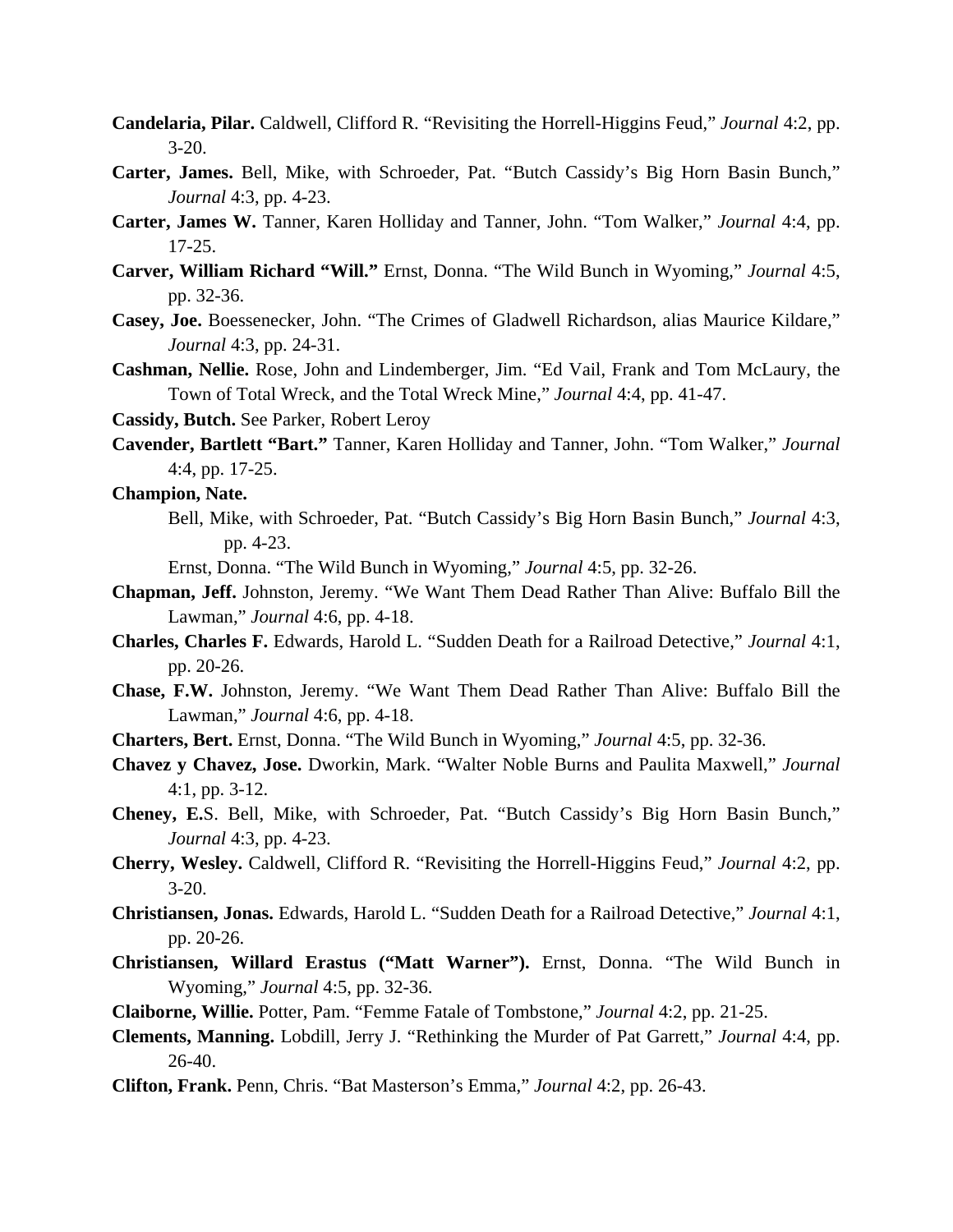- **Cody, William F. ("Buffalo Bill").** Johnston, Jeremy. "We Want Them Dead Rather Than Alive: Buffalo Bill the Lawman," *Journal* 4:6, pp. 4-32.
- **Colborn, Edward Fenton.** Young, Roy B. "Wyatt Earp: The Good Side of a 'Bad Man': Religion in the Life of a Lawman," *Journal* 4:2, pp. 50-60.
- **Colcord, Birdie.** Tower, Mike, and Glass, Claudia Laird. "Alias: John Middleton, A Most Despicable Regulator," *Journal* 4:5, pp. 18-22.
- **Colcord, Charles Francis.** Tower, Mike, and Glass, Claudia Laird. "Alias: John Middleton, A Most Despicable Regulator," *Journal* 4:5, pp. 18-22.
- **Colcord, William Rogers.** Tower, Mike, and Glass, Claudia Laird. "Alias: John Middleton, A Most Despicable Regulator," *Journal* 4:5, pp. 18-22.
- **Coleman, Robert.** McCown, Dennis. "A Shooting, Much Exaggerated," *Journal* 4:5, pp. 39-44.
- **Collier, Wesley.** Alexander, Bob. "Square Deals & Real McCoys," *Journal* 4:3, pp. 32-52.
- **Collins, James "Cuckoo."** Penn, Chris, "Bat Masterson's Emma," *Journal* 4:2, pp. 26-43.
- **Collins, Lewis.** Tanner, Karen Holliday and Tanner, John. "Tom Walker," *Journal* 4:4, pp. 17- 25.
- **Connell, Edward Fulton "Big Ed."** Alexander, Bob. "Square Deals & Real McCoys," *Journal* 4:3, pp. 32-52.
- **Connelley, William.** Broome, Jeff. "Wild Bill Hickok's 1870 Hays City Brawl With Custer's Troopers," *Journal* 4:6, pp. 19-32.
- **Conner, William.** Tanner, Karen Holliday and Tanner, John. "Tom Walker," *Journal* 4:4, pp. 17-25.
- **Connor, Chris.** Edwards, Harold L. "Sudden Death for a Railroad Detective," *Journal* 4:1, pp. 20-26.
- **Conrad, Frank E.** Cunningham, Sharon. "John William Poe: Buffalo Hunter and Lawman," *Journal* 4:5, pp. 23-28.
- **Contant, George.** See George Sontag.
- **Conyers, B.L.** Richardson, Jeffrey R. "Enrique Garfias: Phoenix Constable and the Long Hot Summer of 1879: Part II: The Plaza Lynchings," *Journal* 4:2, pp. 44-49.
- **Cook, James.** Tanner, Karen Holliday and Tanner, John. "Tom Walker," *Journal* 4:4, pp. 17-25.
- **Cooksey, Jim.** Caldwell, Clifford R. "Revisiting the Horrell-Higgins Feud," *Journal* 4:2, pp. 3- 20.
- **Cornett, Braxton A.** Tanner, Karen Holliday and Tanner, John. "Tom Walker," *Journal* 4:4, pp. 17-25.
- **Cornett, James R. "Dock."** Tanner, Karen Holliday and Tanner, John. "Tom Walker," *Journal* 4:4, pp. 17-25.
- **Cox, Jim.** Johnston, Jeremy. "We Want Them Dead Rather Than Alive: Buffalo Bill the Lawman," *Journal* 4:6, pp. 4-18.
- **Cox, John.** Caldwell, Clifford R. "Revisiting the Horrell-Higgins Feud," *Journal* 4:2, pp. 3-20.
- **Cox, W.W.** Lobdill, Jerry J. "Rethinking the Murder of Pat Garrett," *Journal* 4:4, pp. 26-40.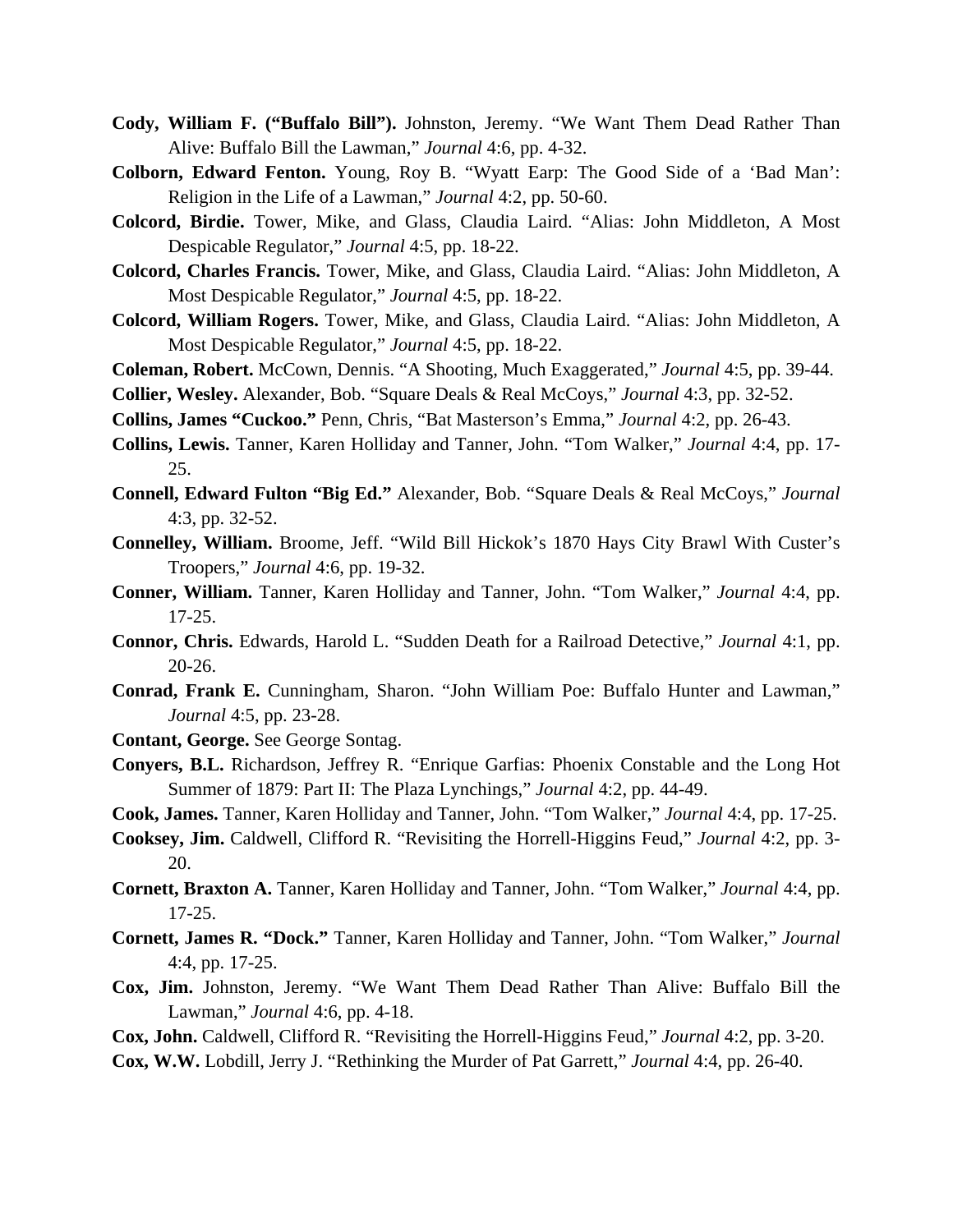- **Crabtree, J.F.** Edwards, Harold L. "Sudden Death for a Railroad Detective," *Journal* 4:1, pp. 20-26.
- **Cravens, Will.** Lobdill, Jerry J. "Rethinking the Murder of Pat Garrett," *Journal* 4:4, pp. 26-40.
- **Crawford, Jack.** Broome, Jeff. "Wild Bill Hickok's 1870 Hays City Brawl With Custer's Troopers," *Journal* 4:6, pp. 19-32.
- **Crompton, Zacharias.** Caldwell, Clifford R. "Revisiting the Horrell-Higgins Feud," *Journal* 4:2, pp. 3-20.
- **Crook, Gen. George**. Abrams, Marc H. "The Mysterious St. George Stanley: Artist, Writer, 'Indian Fighter,'" *Journal* 4:4, pp. 48-58.
- **Cruz, Florentino.** Alexander, Bob. "Square Deals & Real McCoys," *Journal* 4:3, pp. 32-52.
- **Cruzan, Bill.** Ernst, Donna. "The Wild Bunch in Wyoming," *Journal* 4:5, pp. 32-26.
- **Currie, George Sutherland ("Flatnose").** Ernst, Donna. "The Wild Bunch in Wyoming," *Journal* 4:5, pp. 32-36.
- **Curry, George.** Lobdill, Jerry J. "Rethinking the Murder of Pat Garrett," *Journal* 4:4, pp. 26-40.
- **Cusack, Edmund.** Bell, Mike, with Schroeder, Pat. "Butch Cassidy's Big Horn Basin Bunch," *Journal* 4:3, pp. 4-23.
- **Cushman, Pauline.** See Fryer, Pauline Cushman.
- **Custer, Elizabeth Bacon.** Broome, Jeff. "Wild Bill Hickok's 1870 Hays City Brawl With Custer's Troopers," *Journal* 4:6, pp. 19-32.
- **Custer, Tom.** Broome, Jeff. "Wild Bill Hickok's 1870 Hays City Brawl With Custer's Troopers," *Journal* 4:6, pp. 19-32.
- **Dale, Charles.** Johnston, Jeremy. "We Want Them Dead Rather Than Alive: Buffalo Bill the Lawman," *Journal* 4:6, pp. 4-18.
- **Dancer, Jesse.** Tower, Mike, and Glass, Claudia Laird. "Alias: John Middleton, A Most Despicable Regulator," *Journal* 4:5, pp. 18-22.
- **Daniels, James Monroe.** Caldwell, Clifford R. "Revisiting the Horrell-Higgins Feud," *Journal* 4:2, pp. 3-20.
- **Daniels, William A.** Boessenecker, John. "The Crimes of Gladwell Richardson, alias Maurice Kildare," *Journal* 4:3, pp. 24-31.
- **Darrah, H.W.** Johnston, Jeremy. "We Want Them Dead Rather Than Alive: Buffalo Bill the Lawman," *Journal* 4:6, pp. 4-18.
- **Dart, Isom.** Wommack, Linda. "Tracking Etta Plave and Ann Bassett-A Timeline," *Journal* 4:5, pp. 29-31.
- **Dawson, W**.**T. ("Tarantula").** McCown, Dennis. "A Shooting, Much Exaggerated," *Journal* 4:5, pp. 39-44.
- **Day, Alfred.** Tanner, Karen Holliday and Tanner, John. "Tom Walker," *Journal* 4:4, pp. 17-25.
- **Denson, Samuel W.** Caldwell, Clifford R."Revisiting the Horrell-Higgins Feud," *Journal* 4:2, pp. 3-20.
- **Denson, Shadrack T. "Shade."** Caldwell, Clifford R. "Revisiting the Horrell-Higgins Feud," *Journal* 4:2, pp. 3-20.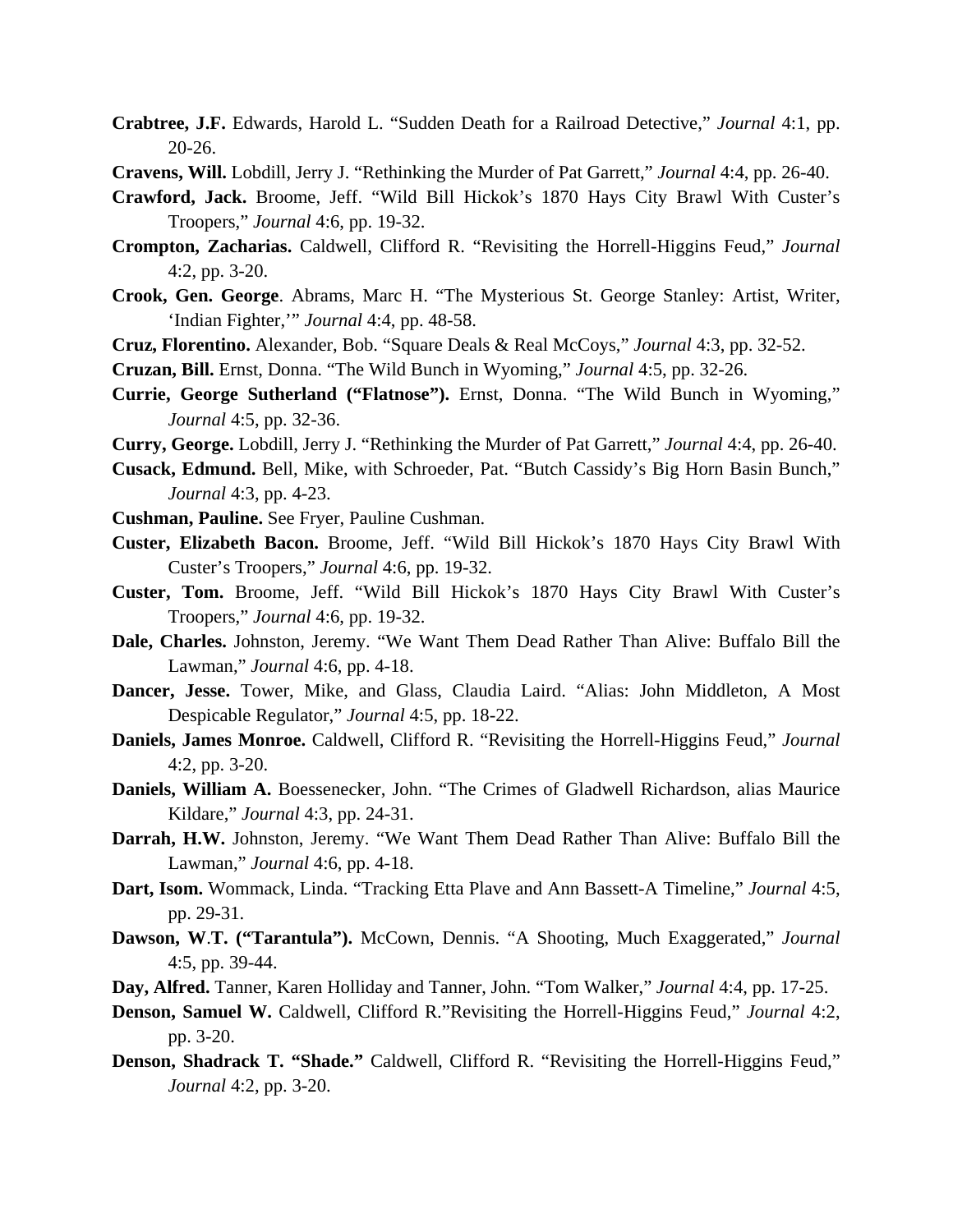**Dickerson, J.J.** Tower, Mike, "Letters to the Editor," *Journal* 4:1, pp. 2, 19.

- **Dickinson, Charles C.** Collier, Anne E. "Pauline Cushman Fryer: Dramatist or Drama Queen?" *Journal* 4:5, pp. 11-17.
- **Dillard, John.** Tanner, Karen Holliday and Tanner, John. "Tom Walker," *Journal* 4:4, pp. 17- 25.
- **Dixon, John.** Caldwell, Clifford R. "Revisiting the Horrell-Higgins Feud," *Journal* 4:2, pp. 3-20.
- **Doheny, Edward.** Nelson, Morgan. "Do Not Offend the Priests of Amun: An analysis of the Teapot Dome Scandal and Albert B. Fall," *Journal* 4:6, pp. 33-39.
- **Dolan, James J.** Caldwell, Clifford R. "Revisiting the Horrell-Higgins Feud," *Journal* 4:2, pp. 3-20.
- **Doten, Alfred.** Collier, Anne E. "Pauline Cushman Fryer-Dramatist or Drama Queen?" *Journal* 4:5, pp. 11-17.
- **Dow, Les.** McCown, Dennis. "A Shooting, Much Exaggerated," *Journal* 4:5, pp. 39-44.
- **Drum, Tommy.** Broome, Jeff. "Wild Bill Hickok's 1870 Hays City Brawl With Custer's Troopers," *Journal* 4:6, pp. 19-32.
- **Duane, Ike.** Boessenecker, John. "The Crimes of Gladwell Richardson, alias Maurice Kildare," *Journal* 4:3, pp. 24-31.
- **Duck, George.** Tanner, Karen Holliday and Tanner, John. "Tom Walker," *Journal* 4:4, pp. 17- 25.
- **Dulce, Camino.** Edwards, Harold L. "Sudden Death for a Railroad Detective," *Journal* 4:1, pp. 20-26.
- **Durward, Alexander.** Potter, Pam. "Femme Fatale of Tombstone," *Journal* 4:2, pp. 21-25.
- **Dyer, Dr. Frank.** Young, Roy B. "Wyatt Earp: The Good Side of a 'Bad Man': Religion in the Life of a Lawman," *Journal* 4:2, pp. 50-60.
- **Earp, Josephine Sarah Marcus.** Young, Roy B. "Wyatt Earp: The Good Side of a 'Bad Man': Religion in the Life of a Lawman," *Journal* 4:2, pp. 50-60.
- **Earp, Morgan.** Alexander, Bob. "Square Deals & Real McCoys," *Journal* 4:3, pp. 32-52.
- **Earp, Nicholas Porter.** Alexander, Bob. "Square Deals & Real McCoys," *Journal* 4:3, pp. 32- 52.
- **Earp, Virgil Walter.** Alexander, Bob. "Square Deals & Real McCoys," *Journal* 4:3, pp. 32-52.

#### **Earp, Wyatt B.S.**

- Alexander, Bob. "Square Deals & Real McCoys," *Journal* 4:3, pp. 32-52.
- Penn, Chris. "Bat Masterson's Emma," *Journal* 4:2, pp. 26-43.
- Young, Roy B. "Wyatt Earp: The Good Side of a 'Bad Man': Religion in the Life of a Lawman," *Journal* 4:2, pp. 50-60.
- Young, Roy B. "Wyatt Earp Talks 'Pretty': A Look at Wyatt Earp's Interaction with Interviewers, Writers and Historians," *Journal* 4:6, pp. 40-53.
- **East, Jim.** Dworkin, Mark. "Walter Noble Burns and Paulita Maxwell," *Journal* 4:1, pp. 3-12.
- **Eddy, Henry.** Caldwell, Clifford R. "Revisiting the Horrell-Higgins Feud," *Journal* 4:2, pp. 3- 20.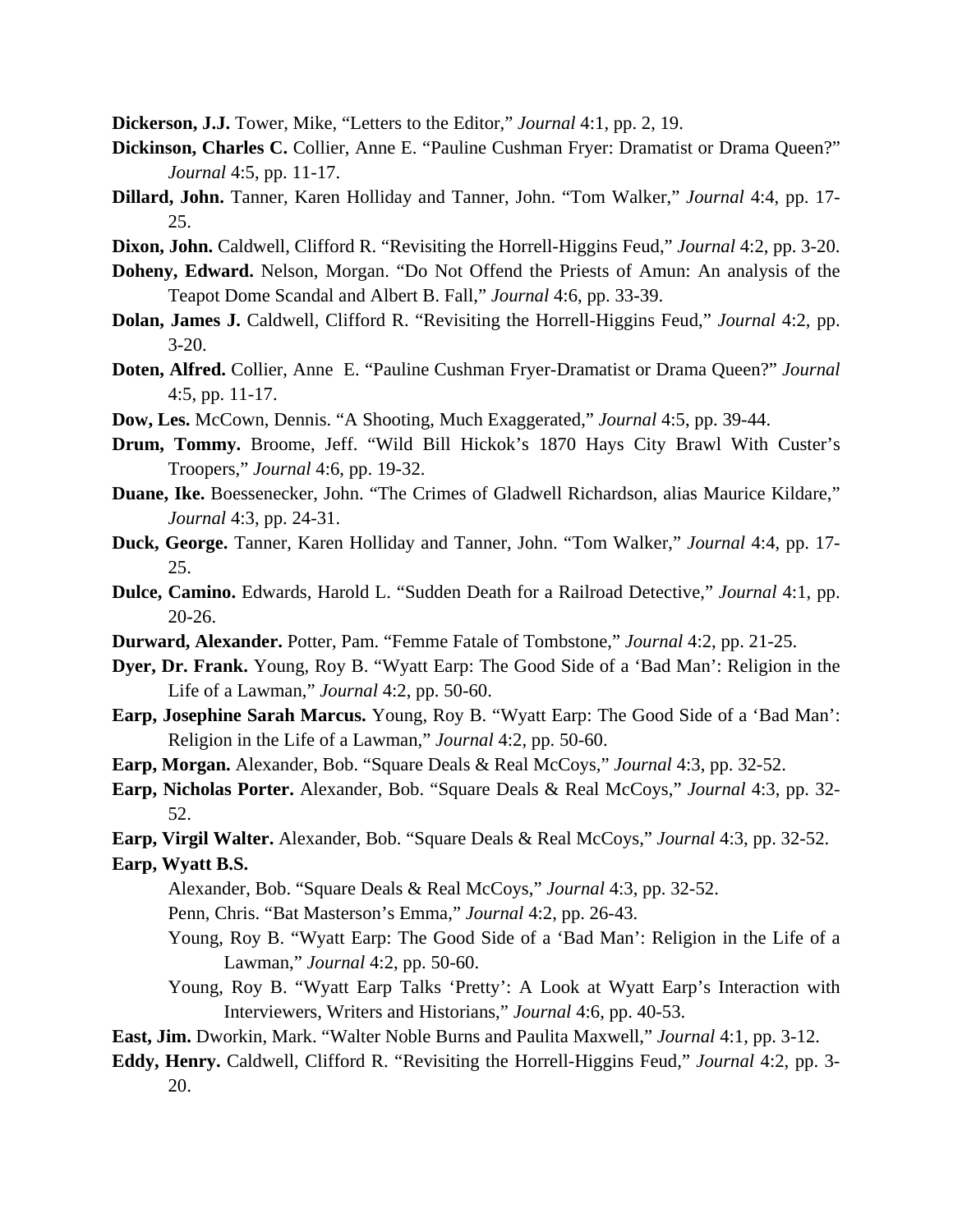**Edwards, Mollie.** Potter, Pam. "Femme Fatale of Tombstone," *Journal* 4:2, pp. 21-25.

- **Eisele, Wilbert E.** Broome, Jeff. "Wild Bill Hickok's 1870 Hays City Brawl With Custer's Troopers," *Journal* 4:6, pp. 19-32.
- **Enderley, E.C.** Bell, Mike, with Schroeder, Pat. "Butch Cassidy's Big Horn Basin Bunch," *Journal*, 4:3, pp. 4-23.
- **Erwin, Bob.** See Irwin, Bob.
- **Evans, Chris.** Edwards, Harold L. "Sudden Death for a Railroad Detective," *Journal* 4:1, pp. 20-26.
- **Evans, Jesse.** Tower, Mike, and Glass, Claudia Laird. "Alias: John Middleton: A Most Despicable Regulator," *Journal* 4:5, pp. 18-22.

## **Fall, Albert Bacon.**

Lobdill, Jerry J. "Rethinking the Murder of Pat Garrett," *Journal* 4:4, pp. 26-40.

- Nelson, Morgan. "Do Not Offend the Priests of Amun: An analysis of the Teapot Dome Scandal and Albert B. Fall," *Journal* 4:6, pp. 33-39.
- **Ferguson, E.Larkin "Lark" (Hickman).** Tanner, Karen Holliday and Tanner, John. "Tom Walker," *Journal* 4:4, pp. 17-25.
- **Ferguson, Jim.** Ernst, Donna. "The Wild Bunch in Wyoming," *Journal* 4:5, pp. 32-36.
- **Fettes, G.W.** Johnston, Jeremy. "We Want Them Dead Rather Than Alive: Buffalo Bill the Lawman," *Journal* 4:6, pp. 4-18.
- Fichtner, August. Collier, Anne E. "Pauline Cushman Fryer-Dramatist or Drama Queen?" *Journal* 4:5, pp. 11-17.
- **Field, W.C.** Lobdill, Jerry J. "Rethinking the Murder of Pat Garrett," *Journal* 4:4, pp. 26-40.
- **Flood, John.** Young, Roy B. "Wyatt Earp Talks 'Pretty': A Look at Wyatt Earp's Interaction with Interviewers, Writers and Historians," *Journal* 4:6, pp. 40-53.
- **Foote, Robert.** Johnston, Jeremy. "We Want Them Dead Rather Than Alive: Buffalo Bill the Lawman," *Journal* 4:6, pp. 4-18.
- **Ford, Robert.** Brown, Norman W. "In the Shadow of John Wesley Hardin," *Journal* 4:4, pp. 10- 16.
- **Fore, Frank.** Lobdill, Jerry J. "Rethinking the Murder of Pat Garrett," *Journal* 4:4, pp. 26-40.
- **Fornoff, Fred.** Lobdill, Jerry J. "Rethinking the Murder of Pat Garrett," *Journal* 4:4, pp. 26-40.
- **Fourt, E.H**. Bell, Mike, with Schroeder, Pat. "Butch Cassidy's Big Horn Basin Bunch," *Journal* 4:3, pp. 4-23.
- **Fowler, Charlie**. Cunningham, Sharon. "John William Poe: Buffalo Hunter and Lawman," *Journal* 4:5, pp. 23-28.
- **Fox, W.D.** Edwards, Harold L. "Sudden Death for a Railroad Detective," *Journal* 4:1, pp. 20-26.
- **Franc, Otto.** Bell, Mike, with Schroeder, Pat. "Butch Cassidy's Big Horn Basin Bunch," *Journal* 4:3, pp. 4-23.
- **Franklin, Benjamin J.** Potter, Pam. "Femme Fatale of Tombstone," *Journal* 4:2, pp. 21-25.
- **Fraughton, August.** Johnston, Jeremy. "We Want Them Dead Rather Than Alive: Buffalo Bill the Lawman," *Journal* 4:6, pp. 4-18.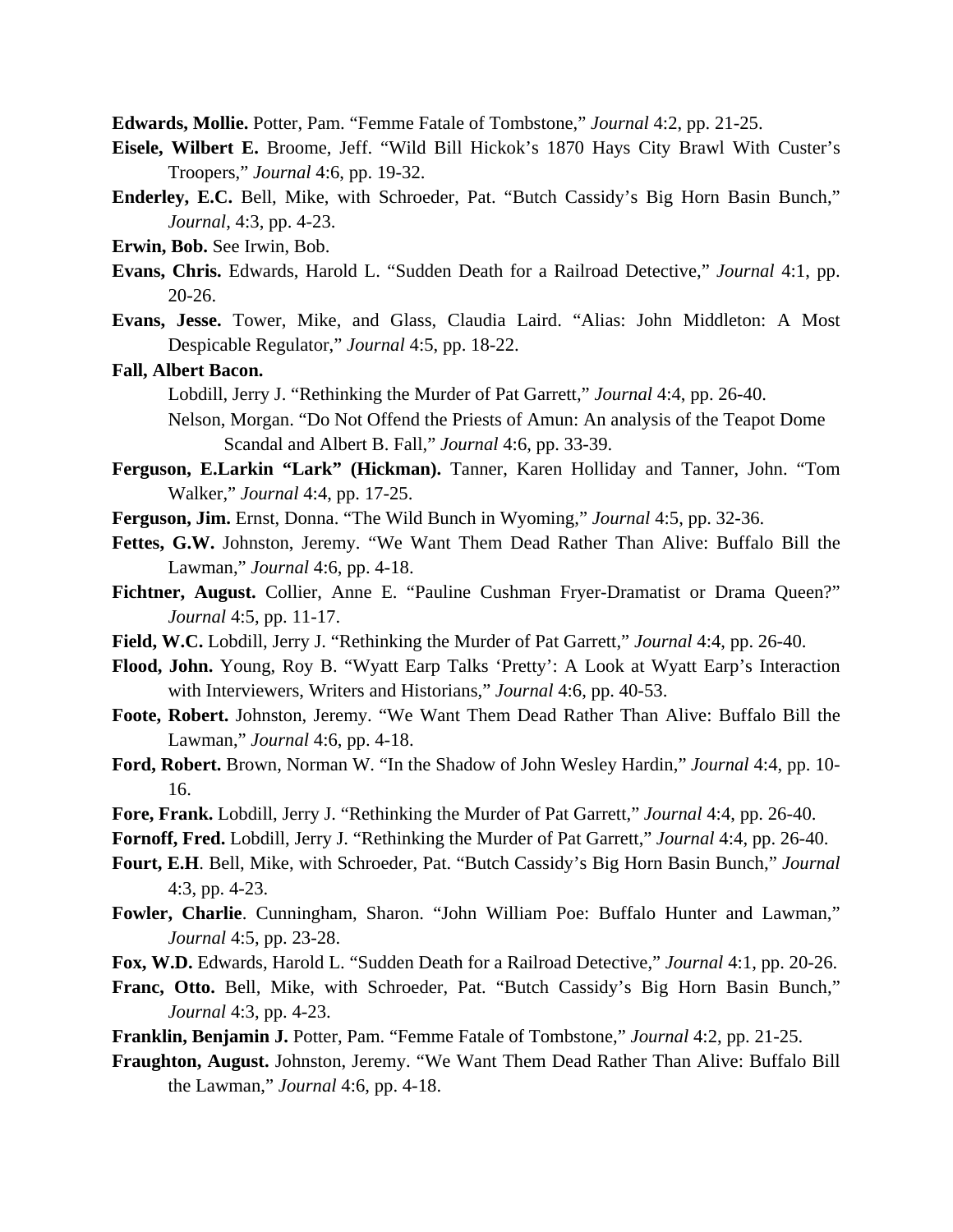- **Frost, Ned.** Johnston, Jeremy, "We Want Them Dead Rather Than Alive: Buffalo Bill the Lawman," *Journal* 4:6, pp. 4-18.
- **Fryer, Emma Pauline.** Collier, Anne E. "Pauline Cushman Fryer-Dramatist or Drama Queen?" *Journal* 4:5, pp. 11-17.
- **Fryer, Jeremiah "Jere."** Collier, Anne E. "Pauline Cushman Fryer-Dramatist or Drama Queen?" *Journal* 4:5, pp. 11-17.
- **Fryer, Pauline Cushman.** Collier, Anne E. "Pauline Cushman Fryer: Dramatist or Drama Queen?" *Journal* 4:5, pp. 11-17.
- **Gaber, Charles.** Edwards, Harold L. "Sudden Death for a Railroad Detective," *Journal* 4:1, pp. 20-26.
- **Garcia, Apolonia.** Caldwell, Clifford R. "Revisiting the Horrell-Higgins Feud," *Journal* 4:2, pp. 3-20.
- **Garfias, Enrique ("Henry").**
	- Richardson, Jeffrey R. "Enrique Garfias: Phoenix Constable and the Long Hot Summer of 1879: Part I: The Pursuit of Jesus Romero," *Journal* 4:1, pp. 13-19.
	- Richardson, Jeffrey R. "Enrique Garfias: Phoenix Constable and the Long Hot Summer of 1879: Part II: The Plaza Lynchings," *Journal* 4:2, pp. 44-49.
- **Garrett, Apolinaria.** Lobdill, Jerry J. "Rethinking the Murder of Pat Garrett," *Journal* 4:4, pp. 26-40.
- **Garrett, Buck.** Tower, Mike, "Letters to the Editor," *Journal* 4:1, pp. 2, 19.
- **Garrett, Pat.**
	- Cunningham, Sharon. "John William Poe: Buffalo Hunter and Lawman," *Journal* 4:5, pp. 23-28.
	- Dworkin, Mark. "Walter Noble Burns and Paulita Maxwell," *Journal* 4:1, pp. 3-12.
	- Lobdill, Jerry J. "Rethinking the Murder of Pat Garrett, *Journal* 4:4, pp. 26-40.
- **George, William A.** Bell, Mike, with Schroeder, Pat. "Butch Cassidy's Big Horn Basin Bunch," *Journal* 4:3, pp. 4-23.
- **Gillespie, Dave.** Ernst, Donna. "The Wild Bunch in Wyoming," *Journal* 4:5, pp. 32-36.
- **Gillett, James B.** Caldwell, Clifford R. "Revisiting the Horrell-Higgins Feud," *Journal* 4:2, pp. 3-20.
- **Gillian, E.A.** Edwards, Harold L. "Sudden Death of a Railroad Detective," *Journal* 4:1, pp. 20- 26.
- **Goodfellow, Dr. George.** Potter, Pam, "Femme Fatale of Tombstone," *Journal* 4:2, pp. 21-25.
- **Goodman, Walter.** Johnston, Jeremy. "We Want Them Dead Rather Than Alive: Buffalo Bill the Lawman," *Journal* 4:6, pp. 4-18.
- **Gooldy, John.** Ernst, Donna. "The Wild Bunch in Wyoming," *Journal* 4:5, pp. 32-36.
- **Gray, Bill.** Caldwell, Clifford R. "Revisiting the Horrell-Higgins Feud," *Journal* 4:2, pp. 3-20.
- **Green, Bill.** Johnston, Jeremy. "We Want Them Dead Rather Than Alive: Buffalo Bill the Lawman," *Journal* 4:6, pp. 4-18.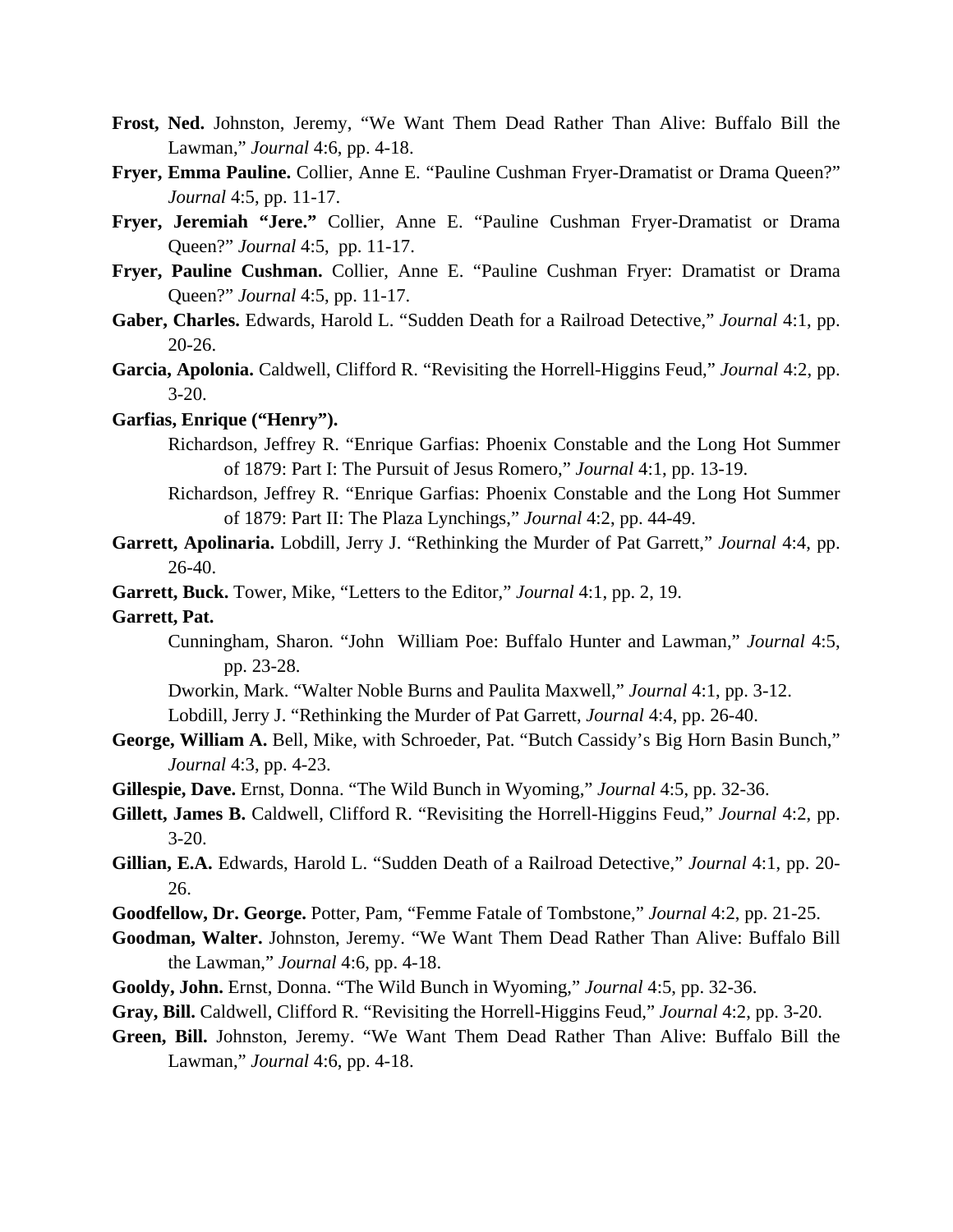- **Greenhaw, Thomas.** Richardson, Jeffrey R. "Enrique Garfias: Phoenix Constable and the Long Hot Summer of 1879: Part II: The Plaza Lynchings," *Journal* 4:2, pp. 44-49.
- **Grimes, Ellis.** Edwards, Harold L. "Sudden Death for a Railroad Detective," *Journal* 4:1, pp. 20-26.
- **Grimmett, Orson.** Bell, Mike, with Schroeder, Pat. "Butch Cassidy's Big Horn Basin Bunch," *Journal* 4:3, pp. 4-23.
- **Grizzell, Jim.** Caldwell, Clifford R. "Revisiting the Horrell-Higgins Feud," *Journal* 4:2, pp. 3- 20.

**Grouard, Frank.**

- Abrams, Marc H. "The Mysterious St. George Stanley: Artist, Writer, 'Indian Fighter,' " *Journal* 4:4, pp. 48-58.
- Johnston, Jeremy. "We Want Them Dead Rather Than Alive: Buffalo Bill the Lawman," *Journal* 4:6, pp. 4-18.
- **Gylam, "Texas Jack."** Caldwell, Clifford R. "Revisiting the Horrell-Higgins Feud," *Journal* 4:2, pp. 3-20.
- **Hainer, Al.** Bell, Mike, with Schroeder, Pat. "Butch Cassidy's Big Horn Basin Bunch," *Journal* 4:3, pp. 4-23.
- **Haley, Ora.** Wommack, Linda. "Tracking Etta Place and Ann Bassett-A Timeline," *Journal* 4:5, pp. 29-31.
- **Hall, Charles.** Edwards, Harold L. "Sudden Death for a Railroad Detective," *Journal* 4:1, pp. 20-26.
- **Hall, Fred.** Edwards, Harold L. "Sudden Death of a Railroad Detective," *Journal* 4:1, pp. 20-26.
- **Hammitt, Carl.** Johnston, Jeremy. "We Want Them Dead Rather Than Alive: Buffalo Bill the Lawman," *Journal* 4:6, pp. 4-18.
- **Hammond, John Hays.** Young, Roy B. "Wyatt Earp Talks 'Pretty': A Look at Wyatt Earp's Interaction with Interviewers, Writers and Historians," *Journal* 4:6, pp. 40-53.
- **Hardin, Ida Mae Croussore.** Brown, Norman W. "In the Shadow of John Wesley Hardin," *Journal* 4:4, pp. 10-16.
- **Hardin, James Gipson "Gip."** Brown, Norman W. "In the Shadow of John Wesley Hardin," *Journal* 4:4, pp. 10-16.
- **Hardin, Jefferson Davis.** Brown, Norman W. "In the Shadow of John Wesley Hardin," *Journal* 4:4, pp. 10-16.

**Hardin, John Wesley.** 

Brown, Norman W. "In the Shadow of John Wesley Hardin," *Journal* 4:4, pp. 10-16. McCown, Dennis. "A Shooting, Much Exaggerated," *Journal* 4:5, p. 39-44.

- **Hardin, Mary Jane Taylor.** Brown, Norman W. "In the Shadow of John Wesley Hardin," *Journal* 4:4, pp. 10-16.
- **Hardwick, Thomas W.** Boessenecker, John. "The Crimes of Gladwell Richardson, alias Maurice Kildare," *Journal* 4:3, pp. 24-31.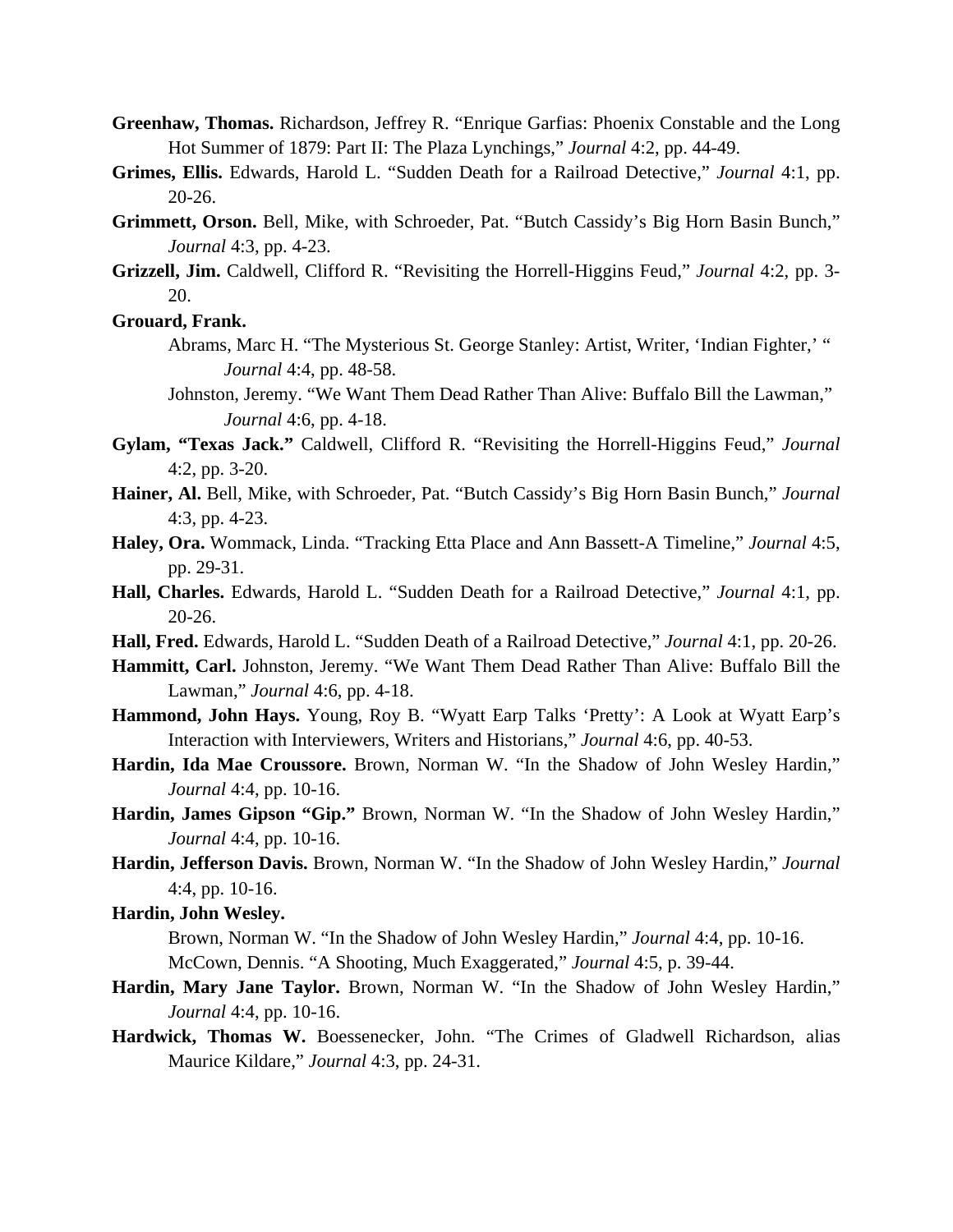- **Harold, George.** Edwards, Harold L. "Sudden Death for a Railroad Detective," *Journal* 4:1, pp. 20-26.
- **Harper, Dr. Thomas H.** Young, Roy B. "Wyatt Earp: The Good Side of a 'Bad Man': Religion in the Life of a Lawman," *Journal* 4:2, pp. 50-60.
- **Harris, Leonard.** Edwards, Harold L. "Sudden Death for a Railroad Detective," *Journal* 4:1, pp. 20-26.
- **Harris, Seely.** Edwards, Harold L. "Sudden Death for a Railroad Detective," *Journal* 4:1, pp. 20-26.
- **Hart, Edward "Little."** Caldwell, Clifford R. "Revisiting the Horrell-Higgins Feud," *Journal* 4:2, pp. 3-20.
- **Haskins, Joseph.** Caldwell, Clifford R. "Revisiting the Horrell-Higgins Feud," *Journal* 4:2, pp. 3-20.
- **Hazen, Josiah.** Ernst, Donna. "The Wild Bunch in Wyoming," *Journal* 4:5, pp. 32-36.
- **Heath, John.** Boessenecker, John. "The Crimes of Gladwell Richardson, alias Maurice Kildare," *Journal* 4:3, pp. 24-31.
- **Heiden, Christian.** Bell, Mike, with Schroeder, Pat. "Butch Cassidy's Big Horn Basin Bunch," *Journal* 4:3, pp. 4-23.
- **Helm, Jack.** Tanner, Karen Holliday and Tanner, John. "Tom Walker," *Journal* 4:4, pp. 17-25.
- **Henkel, William.** Penn, Chris. "Bat Masterson's Emma," *Journal* 4:2, pp. 26-43.
- **Hensley, John.** Edwards, Harold L. "Sudden Death for a Railroad Detective," *Journal*, 4:1, pp. 20-26.
- **Herron, Henry.** Cunningham, Sharon. "John William Poe: Buffalo Hunter and Lawman," *Journal* 4:5, pp. 23-28.
- **Hervey, James Madison.** Lobdill, Jerry J. "Rethinking the Murder of Pat Garrett," *Journal* 4:4, pp. 26-40.
- **Hess, Sam.** Caldwell, Clifford R., "Revisiting the Horrell-Higgins Feud," *Journal* 4:2, pp. 3-20.
- **Hickey, Price.** Richardson, Jeffrey. "Enrique Garfias: Phoenix Constable and the Long Hot Summer of 1879: Part II: The Plaza Lynchings," *Journal* 4:2, pp. 44-49.
- **Hickok, James Butler ("Wild Bill").**
	- Broome, Jeff. "Wild Bill Hickok's 1870 Hays City Brawl With Custer's Troopers," *Journal* 4:6, pp. 19-32.
	- Johnston, Jeremy. "We Want Them Dead Rather Than Alive: Buffalo Bill the Lawman," *Journal* 4:6, pp. 4-32.
- **Higgins, Bud.** Caldwell, Clifford R. "Revisiting the Horrell-Higgins Feud," *Journal* 4:2, pp. 3- 20.

## **Higgins, John Calhoun Pinckney "Pink."**

 Brown, Norman W. "In the Shadow of John Wesley Hardin," *Journal* 4:4, pp. 10-16. Caldwell, Clifford R., "Revisiting the Horrell-Higgins Feud," *Journal* 4:2, pp. 3-20.

**Higgins, Nute.** Caldwell, Clifford R. "Revisiting the Horrell-Higgins Feud," *Journal* 4:2, pp. 3- 20.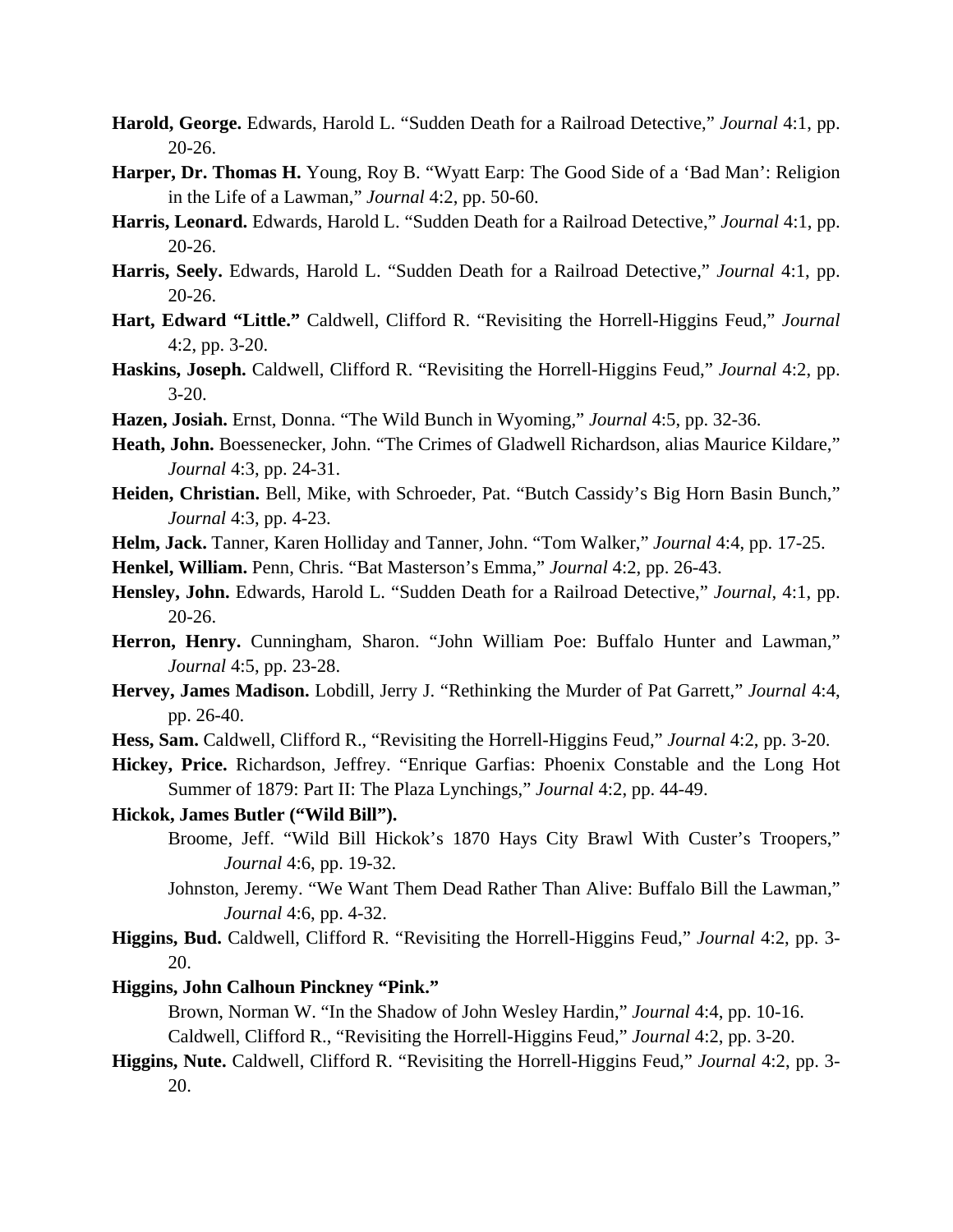- **Hill, Warren.** Edwards, Harold L. "Sudden Death of a Railroad Detective," *Journal* 4:1, pp. 20- 26.
- **Hittson, John.** Caldwell, Clifford R. "Revisiting the Horrell-Higgins Feud," *Journal* 4:2, pp. 3- 20.
- **Holland, John.** Bell, Mike, with Schroeder, Pat. "Butch Cassidy's Big Horn Basin Bunch," *Journal* 4:3, pp. 4-23.
- **Holt, H.B.** Lobdill, Jerry J. "Rethinking the Murder of Pat Garrett," *Journal* 4:4, pp. 26-40.
- **Hooker, Forrestine Cooper.** Young, Roy B. "Wyatt Earp Talks 'Pretty': A Look at Wyatt Earp's Interaction with Interviewers, Writers and Historians," *Journal* 4:6, pp. 40-53.

**Horn, Tom.**

Alexander, Bob. "Square Deals & Real McCoys," *Journal* 4:3, pp. 32-52.

- Ernst, Donna. "The Wild Bunch in Wyoming," *Journal* 4:5, pp. 32-36.
- Wommack, Linda. "Tracking Etta Place and Ann Bassett-A Timeline," *Journal* 4:5, pp. 29-31.
- **Horrell, Benedict "Ben."** Caldwell, Clifford R. "Revisiting the Horrell-Higgins Feud," *Journal* 4:2, pp. 3-20.
- **Horrell, Benjamin F. "Ben."** Caldwell, Clifford R. "Revisiting the Horrell-Higgins Feud," *Journal* 4:2, pp. 3-20.
- **Horrell, C. Merritt.** Caldwell, Clifford R. "Revisiting the Horrell-Higgins Feud," *Journal* 4:2, pp. 3-20.
- **Horrell, James Martin "Mart."** Caldwell, Clifford R. "Revisiting the Horrell-Higgins Feud," *Journal* 4:2, pp. 3-20.
- **Horrell, John W.** Caldwell, Clifford R. "Revisiting the Horrell-Higgins Feud," *Journal* 4:2, pp. 3-20.
- **Horrell, Samuel W. "Sam."** Caldwell, Clifford R. "Revisiting the Horrell-Higgins Feud," *Journal* 4:2, pp. 3-20.
- **Horrell, Thomas L. "Tom."** Caldwell, Clifford R. "Revisiting the Horrell-Higgins Feud," *Journal* 4:2, pp. 3-20.
- **Horrell, William C. "Bill."** Caldwell, Clifford R. "Revisiting the Horrell-Higgins Feud," *Journal* 4:2, pp. 3-20.
- **Hough, Emerson.** Lobdill, Jerry J. "Rethinking the Murder of Pat Garrett." *Journal* 4:4, pp. 26- 40.
- **Hubbard, Early.** Caldwell, Clifford R. "Revisiting the Horrell-Higgins Feud," *Journal* 4:2, pp. 3-20.
- **Hudson, Dan.** Cunningham, Sharon. "John William Poe: Buffalo Hunter and Lawman," *Journal* 4:5, pp. 23-28.
- **Hulmes, Ada.** Penn, Chris, "Bat Masterson's Emma," *Journal* 4:2, pp. 26-43.
- **Hume, James.** Edwards, Harold L. "Sudden Death of a Railroad Detective," *Journal* 4:1, pp. 20- 26.
- **Innes, Robina.** Potter, Pam. "Femme Fatale of Tombstone," *Journal* 4:2, pp. 21-25.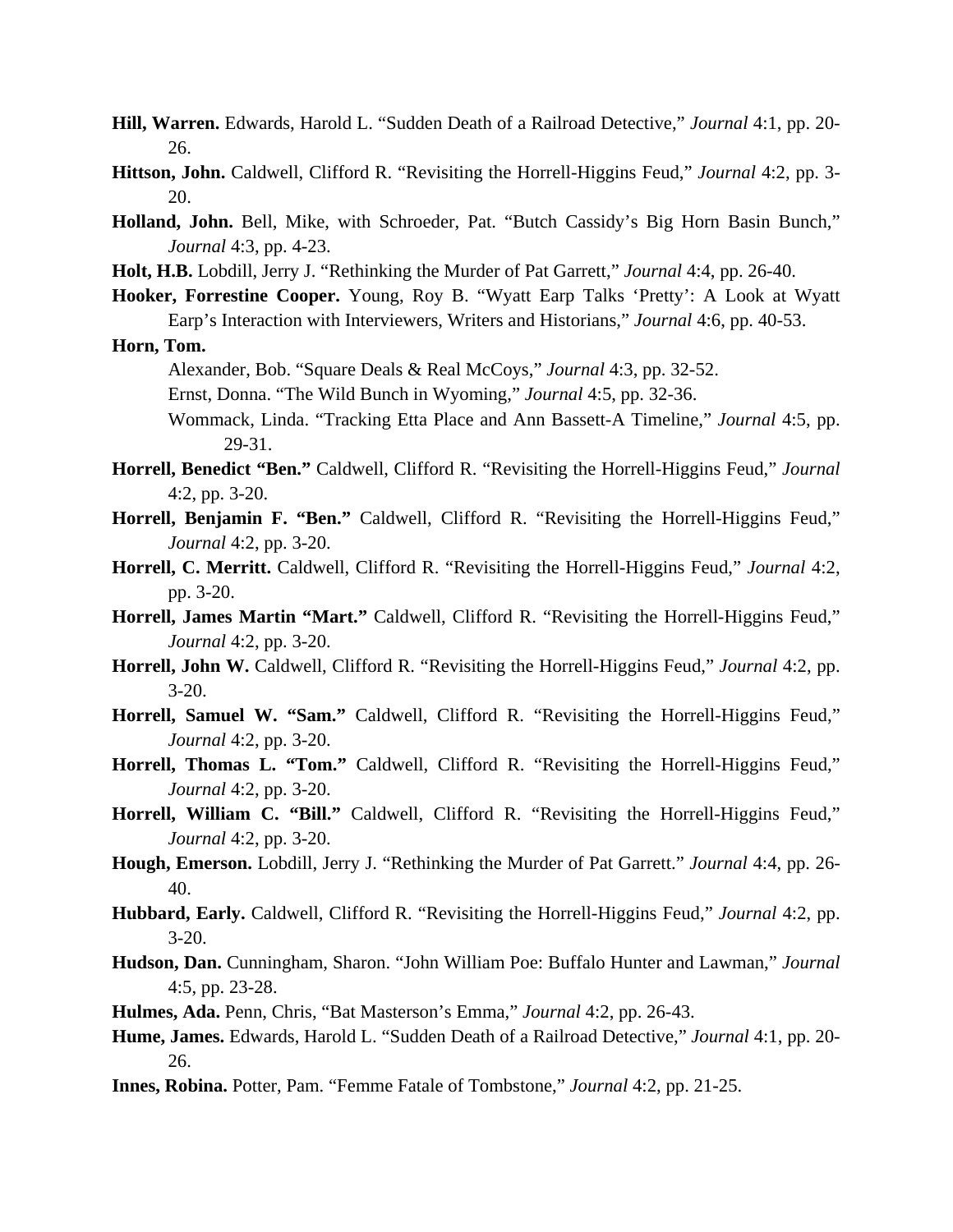- **Iron Tail.** Johnston, Jeremy. "We Want Them Dead Rather Than Alive: Buffalo Bill the Lawman," *Journal* 4:6, pp. 4-18.
- **Irvine, J.A.R.** Richardson, Jeffrey R. "Enrique Garfias: Phoenix Constable and the Long Hot Summer of 1879: Part I: The Pursuit of Jesus Romero," *Journal* 4:1, pp. 13-19.
- **Irwin, Bob.** Johnston, Jeremy. "We Want Them Dead Rather Than Alive: Buffalo Bill the Lawman," *Journal* 4:6, pp. 4-18.
- **Jackson, Frank.** Edwards, Harold L. "Sudden Death for a Railroad Detective," *Journal* 4:1, pp. 20-26.
- **Jacobs, John Cloud.** Cunningham, Sharon. "John William Poe: Buffalo Hunter and Lawman," *Journal* 4:5, pp. 23-28.
- **Jaffa, Henry.** Young, Roy B. "Wyatt Earp: The Good Side of a 'Bad Man': Religion in the Life of a Lawman," *Journal* 4:2, pp. 50-60.
- Japp, Harry. Bell, Mike, with Schroeder, Pat. "Butch Cassidy's Big Horn Basin Bunch," *Journal*, 4:3, pp. 4-23.
- **Jones, Heiskell.** Caldwell, Clifford R. "Revisiting the Horrell-Higgins Feud," *Journal* 4:2, pp. 3- 20.
- **Jones, John B.**

Caldwell, Clifford R. "Revisiting the Horrell-Higgins Feud," *Journal* 4:2, pp. 3-20.

Edwards, Harold L. "Sudden Death for a Railroad Detective," *Journal* 4:1, pp. 20-26.

- **Jones, W.E.** McCown, Dennis. "A Shooting, Much Exaggerated," *Journal* 4:5, pp. 39-44.
- **Kay, Eugene.** Edwards, Harold L. "Sudden Death for a railroad Detective," *Journal* 4:1, pp. 20- 26.
- **Keller, John.** Richardson, Jeffrey R. "Enrique Garfias: Phoenix Constable and the Long Hot Summer of 1879: Part II: The Plaza Lynchings," *Journal* 4:2, pp. 44-49.
- **Kelly, Yorky.** Boessenecker, John. "The Crimes of Gladwell Richardson, alias Maurice Kildare," *Journal* 4:3, pp. 24-31.
- **Kemp, Dave.** McCown, Dennis. "A Shooting, Much Exaggerated," *Journal* 4:5, pp. 39-44.
- **Ketchum, Thomas "Black Jack."** Boessenecker, John. "The Crimes of Gladwell Richardson, alias Maurice Kildare," *Journal* 4:3, pp. 24-31.

#### **Kildare, Maurice.**

- Boessenecker, John. "The Crimes of Gladwell Richardson, alias Maurice Kildare," *Journal* 4:3, pp. 24-31.
- Richardson, Jeffrey R. "Enrique Garfias: Phoenix Constable and the Long Hot Summer of 1879: Part I: The Pursuit of Jesus Romero," *Journal* 4:1, pp. 13-19.
- **Kile, John.** Broome, Jeff. "Wild Bill Hickok's 1870 Hays City Brawl With Custer's Troopers," *Journal* 4:6, pp. 19-32.
- **Killeen, Michael.** Potter, Pam. "Femme Fatale of Tombstone," *Journal* 4:2, pp. 21-25.
- **Kilpatrick, Benjamin Arnold.** Ernst, Donna. "The Wild Bunch in Wyoming," *Journal* 4:5, pp. 32-36.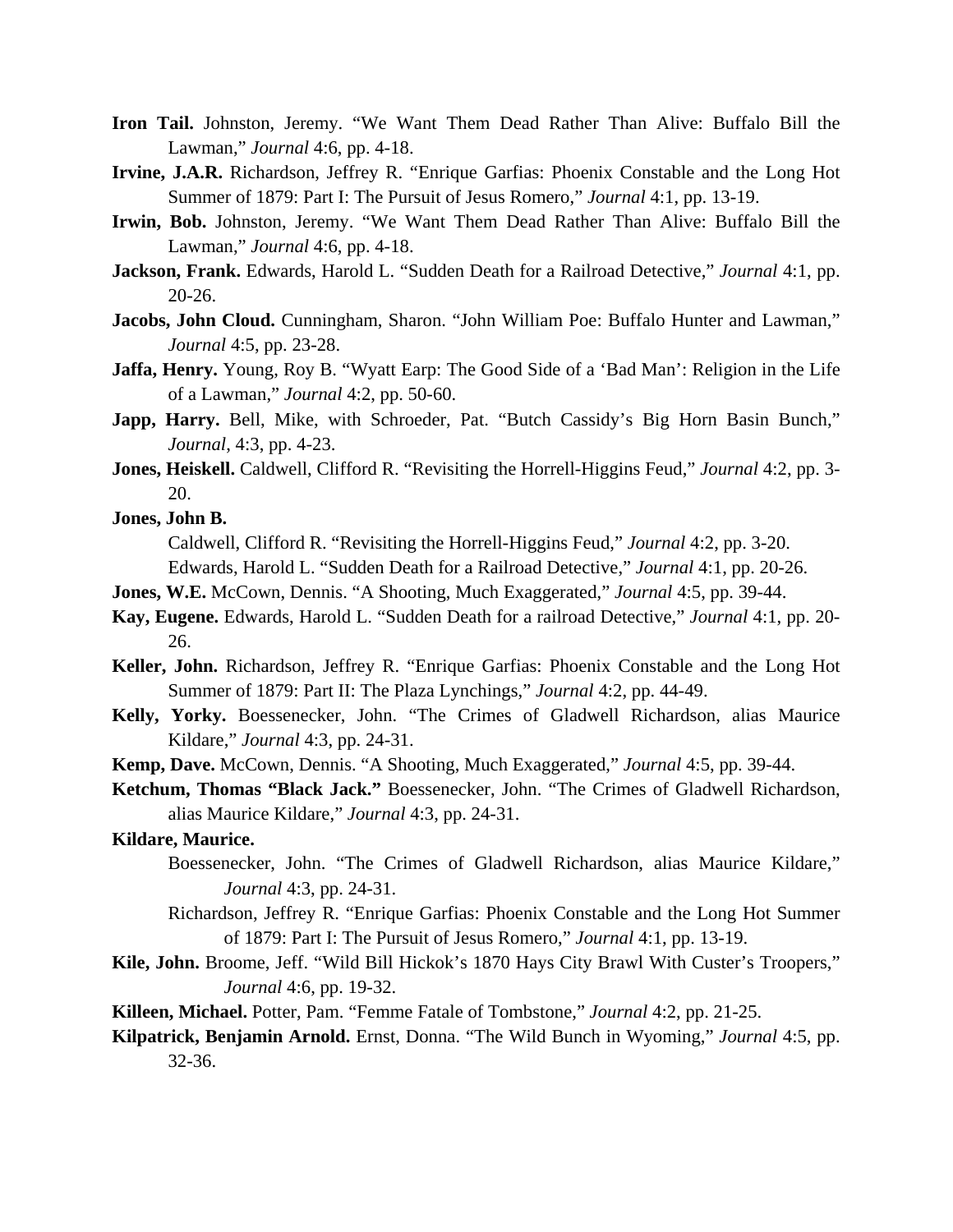- **Kilpatrick, Tom.** Cunningham, Sharon. "John William Poe: Buffalo Hunter and Lawman," *Journal* 4:5, pp. 23-28.
- **Kilrain, Jake.** Penn, Chris. "Bat Masterson's Emma," *Journal* 4:2, pp. 26-43.
- **King, Wilburn Hill.** Alexander, Bob. "Square Deals & Real McCoys," *Journal* 4:3, pp. 32-52.
- **Knight, Jesse.** Bell, Mike, with Schroeder, Pat. "Butch Cassidy's Big Horn Basin Bunch," *Journal* 4:3, pp. 4-23.
- **Lackey, John.** McCown, Dennis. "A Shooting, Much Exaggerated," *Journal* 4:5, pp. 39-44.
- **Ladue, Annie.** Penn, Chris. "Bat Masterson's Emma," *Journal* 4:2, pp. 26-43.
- **Lafee, Alfred.** Boessenecker, John. "The Crimes of Gladwell Richardson. Alias Maurice Kildare," *Journal* 4:3, pp. 24-31.

#### **Lake, Stuart.**

Penn, Chris. "Bat Masterson's Emma," *Journal* 4:2, pp. 26-43.

Young, Roy B. "Wyatt Earp: The Good Side of a 'Bad Man': Religion in the Life of a Lawman," *Journal* 4:2, pp. 50-60.

- **Lane, Francis.** Johnston, Jeremy. "We Want Them Dead Rather Than Alive: Buffalo Bill the Lawman," *Journal* 4:6, pp. 4-18.
- **Lantier, Ike.** Caldwell, Clifford R. "Revisiting the Horrell-Higgins Feud," *Journal* 4:2, pp. 3-20.
- **Larn, John.** DeArment, Robert K. "Will the Real John Larn Please Stand Up?" *Journal* 4:5, pp. 37-38.

#### **Lay, William Ellsworth "Elzy.**"

Bell, Mike, with Schroeder, Pat. "Butch Cassidy's Big Horn Basin Bunch," *Journal* 4:3, pp. 4-23.

Ernst, Donna. "The Wild Bunch in Wyoming," *Journal* 4:5, pp. 32-26.

- **Lea, Smith.** Cunningham, Sharon. "John William Poe: Buffalo Hunter and Lawman," *Journal* 4:5, pp. 23-28.
- **LeBar, John.** Richardson, Jeffrey R. "Enrique Garfias: Phenix Constable and the Long Hot Summer of 1879: Part II: The Plaza Lynchings," *Journal* 4:2, pp. 44-49.

**Lee, Bob.** Ernst, Donna. "The Wild Bunch in Wyoming," *Journal* 4:5, pp. 32-36.

**Lee, Oliver.** Lobdill, Jerry J. "Rethinking the Murder of Pat Garrett," *Journal* 4:4, pp. 26-40. **LeFors, Joe.**

Ernst, Donna. "The Wild Bunch in Wyoming," *Journal* 4:5, pp. 32-36.

- Johnston, Jeremy. "We Want Them Dead Rather Than Alive: Buffalo Bill the Lawman," *Journal* 4:6, pp. 4-18.
- **Leslie, Belle Stowell.** Potter, Pam. "Femme Fatale of Tombstone," *Journal* 4:2, pp. 21-25.
- **Leslie, Mary Evans Killeen "May."** Potter, Pam. "Femme Fatale of Tombstone," *Journal* 4:2, pp. 21-25.
- **Leslie, Nashville Franklin "Buckskin Frank."** Potter, Pam. "Femme Fatale of Tombstone," *Journal* 4:2, pp. 21-25.
- **Lessman, Herman.** Johnston, Jeremy. "We Want Them Dead Rather Than Alive: Buffalo Bill the Lawman," *Journal* 4:6, pp. 4-18.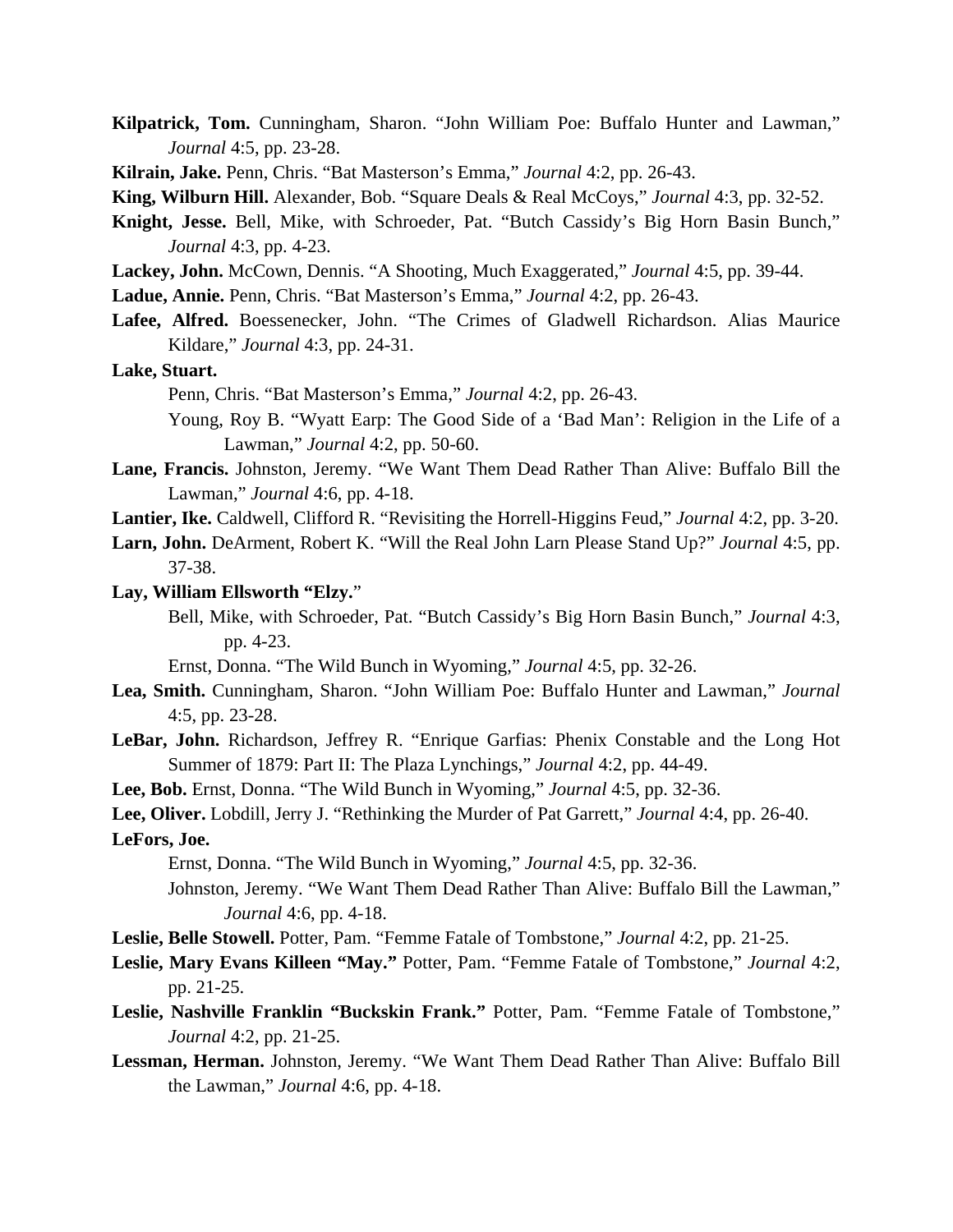- **Little, Edward Campbell.** DeMattos, Jack. "Mysterious Dave Mather—A View From 1902," *Journal* 4:5, pp. 6-10.
- **Lockwood, Francis Cummins ("Frank").** Young, Roy B. "Wyatt Earp Talks 'Pretty': A Look at Wyatt Earp's Interaction with Interviewers, Writers and Historians," *Journal* 4:6, pp. 40-53.
- **Logan, Harvey Alexander ("Kid Curry").**

Ernst, Donna. "The Wild Bunch in Wyoming," *Journal* 4:5, pp. 32-36.

- Johnston, Jeremy. "We Want Them Dead Rather Than Alive: Buffalo Bill the Lawman,"*Journal* 4:6, pp. 4-18.
- **Logan, Lonnie.** Ernst, Donna. "The Wild Bunch in Wyoming," *Journal* 4:5, pp. 32-36.
- **Lonergan, Jerry.** Broome, Jeff. "Wild Bill Hickok's 1870 Hays City Brawl With Custer's Troopers," *Journal* 4:6, pp. 19-32.
- **Longabaugh, Harry Alonzo ("Sundance Kid").**

Ernst, Donna. "The Wild Bunch in Wyoming," *Journal* 4:5, pp. 32-36.

- Wommack, Linda. "Tracking Etta Place and Ann Bassett-A Timeline," *Journal* 4:5, pp. 29-31.
- Lovejoy, Maybelline "Mabe." Caldwell, Clifford R. "Revisiting the Horrell-Higgins Feud," *Journal* 4:2, pp. 3-20.
- **Lovell, Henry Clay.** Bell, Mike, with Schroeder, Pat. "Butch Cassidy's Big Horn Basin Bunch," *Journal* 4:3, pp. 4-23.
- **Lovell, Jim.** Alexander, Bob. "Square Deals & Real McCoys," *Journal* 4:3, pp. 32-52.
- **Lucero, Felipe.** Lobdill, Jerry J. "Rethinking the Murder of Pat Garrett," *Journal* 4:4, pp. 26-40.
- **Magill, Joseph.** Bell, Mike, with Schroeder, Pat. "Butch Cassidy's Big Horn Basin Bunch," *Journal* 4:3, pp. 4-23.
- **Mainwaring, Ed.** Edwards, Harold L. "Sudden Death for a Railroad Detective," *Journal* 4:1, pp. 20-26.
- **Marks, Emanuel.** Boessenecker, John. "The Crimes of Gladwell Richardson, alias Maurice Kildare," *Journal* 4:3, pp. 24-31.
- **Marlar, G.W.** Richardson, Jeffrey R. "Enrique Garfias: Phoenix Constable and the Long Hot Summer of 1879: Part II: The Plaza Lynchings," *Journal* 4:2, pp. 44-49.
- **Marshall, Ferdinand.** Caldwell, Clifford R. "Revisiting the Horrell-Higgins Feud," *Journal* 4:2, pp. 3-20.
- **Martinez, Juan.** Caldwell, Clifford R. "Revisiting the Horrell-Higgins Feud," *Journal* 4:2, pp. 3-20.
- **Masterson, Emma Matilda Bantom Moulton.** Penn, Chris. "Bat Masterson's Emma," *Journal* 4:2, pp. 26-43.
- **Masterson, William B. "Bat."** Penn, Chris. "Bat Masterson's Emma," *Journal* 4:2, pp. 26-43.
- **Mather, David Allen "Mysterious Dave."** DeMattos, Jack. "Mysterious Dave Mather—A View From 1902," *Journal* 4:5, pp. 6-10.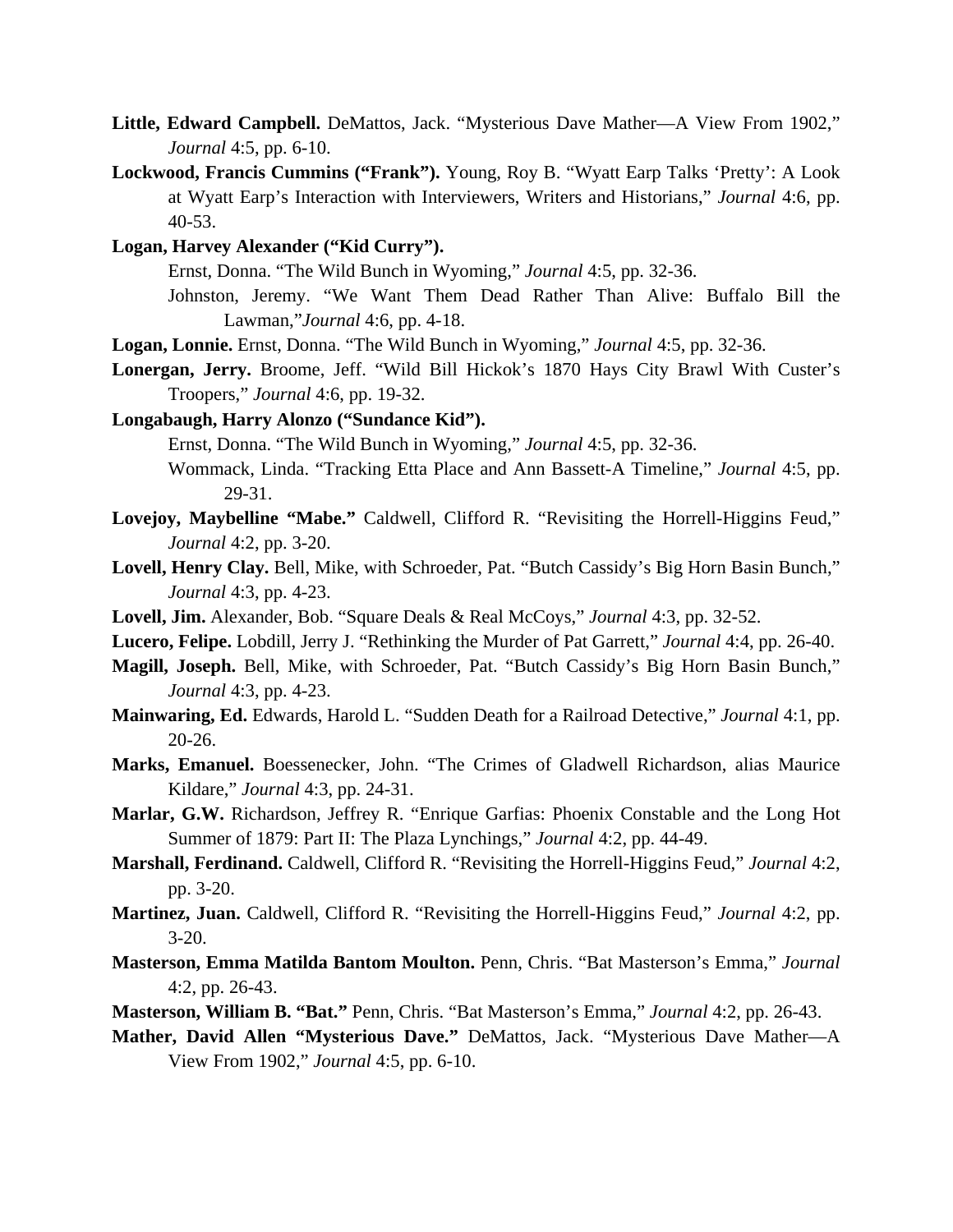- **Mather, Josiah Wright.** DeMattos, Jack. "Mysterious Dave Mather—A View From 1902," *Journal* 4:5, pp. 6-10.
- **Maxwell, Paulita**. Dworkin, Mark. "Walter Noble Burns and Paulita Maxwell," *Journal* 4:1, pp. 3-12.
- **Mayhew, Frank**. Richardson, Jeffrey. "Enrique Garfias: Phoenix Constable and the Long Hot Summer of 1879: Part II: The Plaza Lynchings," *Journal* 4:2, pp. 44-49.
- **McBee, Bob**. Caldwell, Clifford R. "Revisiting the Horrell-Higgins Feud," *Journal* 4:2, pp. 3-20.

#### **McCarty, Henry ("Billy the Kid").**

Alexander, Bob. "Square Deals & Real McCoys," *Journal* 4:3, pp. 32-52.

- Cunningham, Sharon. "John William Poe: Buffalo Hunter and Lawman," *Journal* 4:5, pp. 23-28.
- Dworkin, Mark. "Walter Noble Burns and Paulita Maxwell," *Journal* 4:1, pp. 3-12. Nolan, Frederick, "Here's Lookin' At You, Kid," *Journal* 4:4, pp. 8-9.
- **McClelland, Andrew.** Alexander, Bob. "Square Deals & Real McCoys," *Journal* 4:3, pp. 32-52.
- **McClelland, Hugh.** Alexander, Bob. "Square Deals & Real McCoys," *Journal* 4:3, pp. 32-52.
- **McClintock, James.** Richardson Jeffrey R. "Enrique Garfias: Phoenix Constable and the Long Hot Summer of 1879: Part I: The Pursuit of Jesus Romero," *Journal* 4:1, pp. 13-19.
- **McCloskey, \_\_\_.** Richardson, Jeffrey R. "Enrique Garfias: Phoenix Constable and the Long Hot Summer of 1879: Part II: The Plaza Lynchings," *Journal* 4:2, pp. 44-49.
- **McComb, Joseph Seaborn.** Cunningham, Sharon. "John William Poe: Buffalo Hunter and Lawman," *Journal* 4:5, pp. 23-28.
- **McCoy, Bob.** Bell, Mike, with Schroeder, Pat. "Butch Cassidy's Big Horn Basin Bunch," *Journal* 4:3, pp. 4-23.
- **McCullough, John D.** Bell, Mike, with Schroeder, Pat. "Butch Cassidy's Big Horn Basin Bunch," *Journal* 4:3, pp. 4-23.
- **McDonald, H.C. "Hi."** Richardson, Jeffrey R. "Enrique Garfias: Phoenix Constable and the Long Hot Summer of 1879: Part II: The Plaza Lynchings," *Journal* 4:2, pp. 44-49.
- **McGinnis, Andrew W.** Edwards, Harold L. "Sudden Death for a Railroad Detective," *Journal* 4:1, pp. 20-26.
- **McGinty, Patrick.** Caldwell, Clifford R. "Revisiting the Horrell-Higgins Feud," *Journal* 4:2, pp. 3-20.
- **McKimie, Robert ("Little Reddy").** Johnston, Jeremy. "We Want Them Dead Rather Than Alive: Buffalo Bill the Lawman," *Journal* 4:6, pp. 4-18.
- **McLaury, Frank.** Rose, John and Lindenberger, Jim. "Ed Vail, Frank and Tom McLaury, the Town of Total Wreck, and the Total Wreck Mine," *Journal* 4:4, pp. 41-47.
- **McLaury, Tom.** Rose, John and Lindenberger, Jim. "Ed Vail, Frank and Tom McLaury, the Town of Total Wreck, and the Total Wreck Mine," *Journal* 4:4, pp. 41-47.
- **McMahon, Nellie.** Penn, Chris. "Bat Masterson's Emma," *Journal* 4:2, pp. 26-43.
- **Melville, Andrew.** Caldwell, Clifford R. "Revisiting the Horrell-Higgins Feud," *Journal* 4:2, pp. 3-20.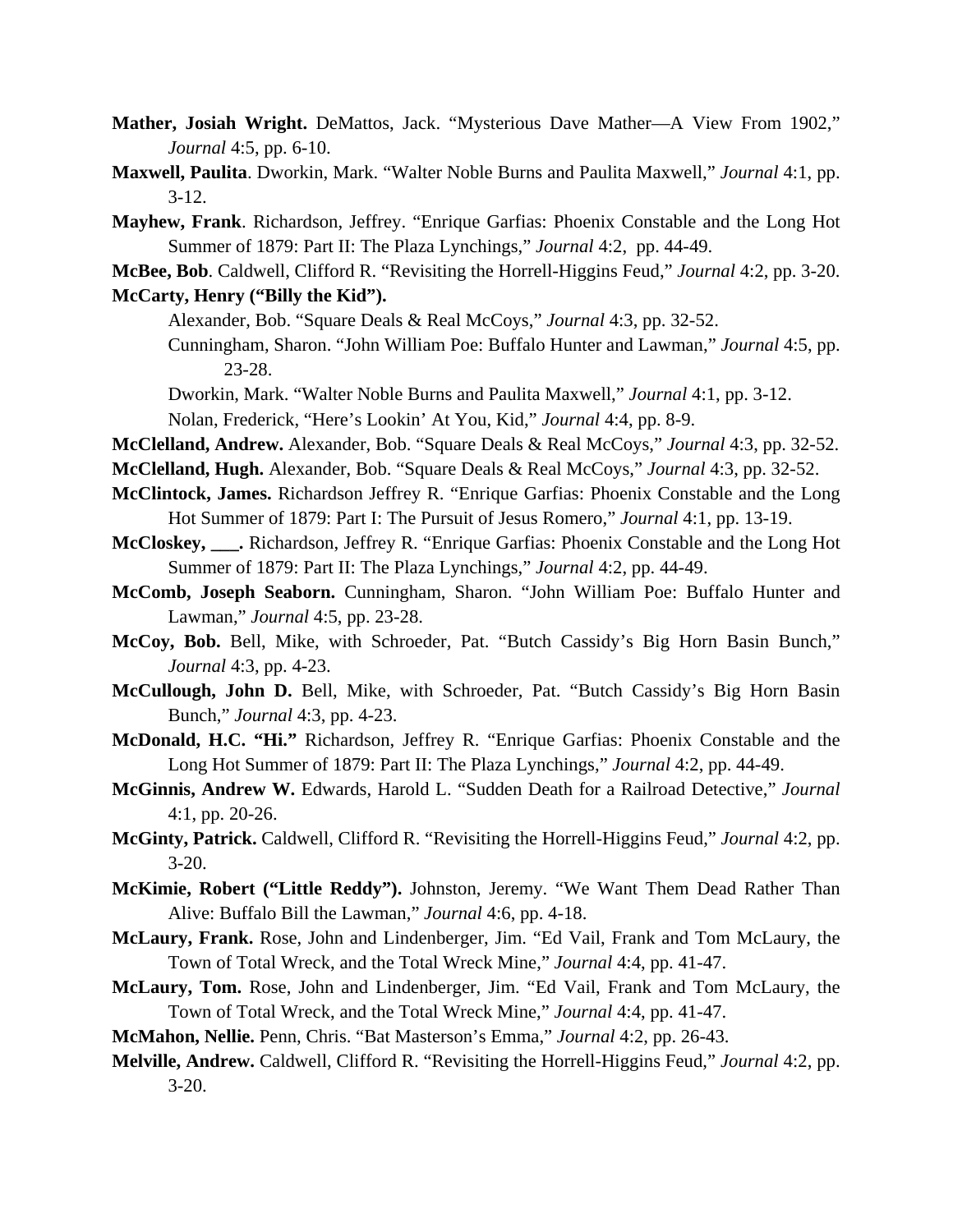- **Merrill, George.** Bell, Mike, with Schroeder, Pat. "Butch Cassidy's Big Horn Basin Bunch," *Journal* 4:3, pp., 4-23.
- **Meyers, Frank.** Johnston, Jeremy. "We Want Them Dead Rather Than Alive: Buffalo Bill the Lawman," *Journal* 4:6, pp. 4-18.
- **Middaugh, Ira O.** Johnston, Jeremy. "We Want Them Dead Rather Than Alive: Buffalo Bill the Lawman," *Journal* 4:6, pp. 4-18.
- **Middleton, John.** Tower, Mike and Glass, Claudia Laird. "Alias: John Middleton, A Most Despicable Regulator." *Journal* 5:4, pp. 18-22.
- **Mikkelson, Nels.** Bell, Mike, with Schroeder, Pat. "Butch Cassidy's Big Horn Basin Bunch," *Journal* 4:3, pp. 4-23.
- **Miller, James B. "Jim."** Lobdill, Jerry J. "Rethinking the Murder of Pat Garrett," *Journal* 4:4, pp. 26-40.
- **Millican, George.** Caldwell, Clifford R. "Revisiting the Horrell-Higgins Feud," *Journal* 4:2, pp. 3-20.
- **Millican, J.W.** Caldwell, Clifford R. "Revisiting the Horrell-Higgins Feud," *Journal* 4:2, pp. 3- 20.
- **Millican, John E.** Caldwell, Clifford R. "Revisiting the Horrell-Higgins Feud," *Journal* 4:2, pp. 3-20.
- **Millican, Leander Randon.** Caldwell, Clifford R. "Revisiting the Horrell-Higgins Feud," *Journal* 4:2, pp. 3-20.
- **Millican, William H.** Caldwell, Clifford R. "Revisiting the Horrell-Higgins Feud," *Journal* 4:2, pp. 3-20.
- **Millican, Marcellus Randall "Pet."** Caldwell, Clifford R. "Revisiting the Horrell-Higgins Feud," *Journal* 4:2, pp. 3-20.
- **Millican, Wilbur Ashby "Will."** Caldwell, Clifford R. "Revisiting the Horrell-Higgins Feud," *Journal* 4:2, pp. 3-20.
- **Mills, Alexander Hamilton "Ham."** Caldwell, Clifford R. "Revisiting the Horrell-Higgins Feud," *Journal* 4:2, pp. 3-20.
- **Mitchell, A.L.** Caldwell, Clifford R. "Revisiting the Horrell-Higgins Feud," *Journal* 4:2, pp. 3- 20.
- **Mitchell, Ben.** Caldwell, Clifford R. "Revisiting the Horrell-Higgins Feud," *Journal* 4:2, pp. 3- 20.
- **Mitchell, Bob.** Caldwell, Clifford R. "Revisiting the Horrell-Higgins Feud," *Journal* 4:2, pp. 3- 20.
- **Mitchell, Delilah Elizabeth "Bettie."** Caldwell, Clifford R. "Revisiting the Horrell-Higgins Feud," *Journal* 4:2, pp. 3-20.
- **Mitchell, Frank.** Caldwell, Clifford R. "Revisiting the Horrell-Higgins Feud," *Journal* 4:2, pp. 3-20.
- **Mitchell, Lonce.** Caldwell, Clifford R. "Revisiting the Horrell-Higgins Feud," *Journal* 4:2. pp. 3-20.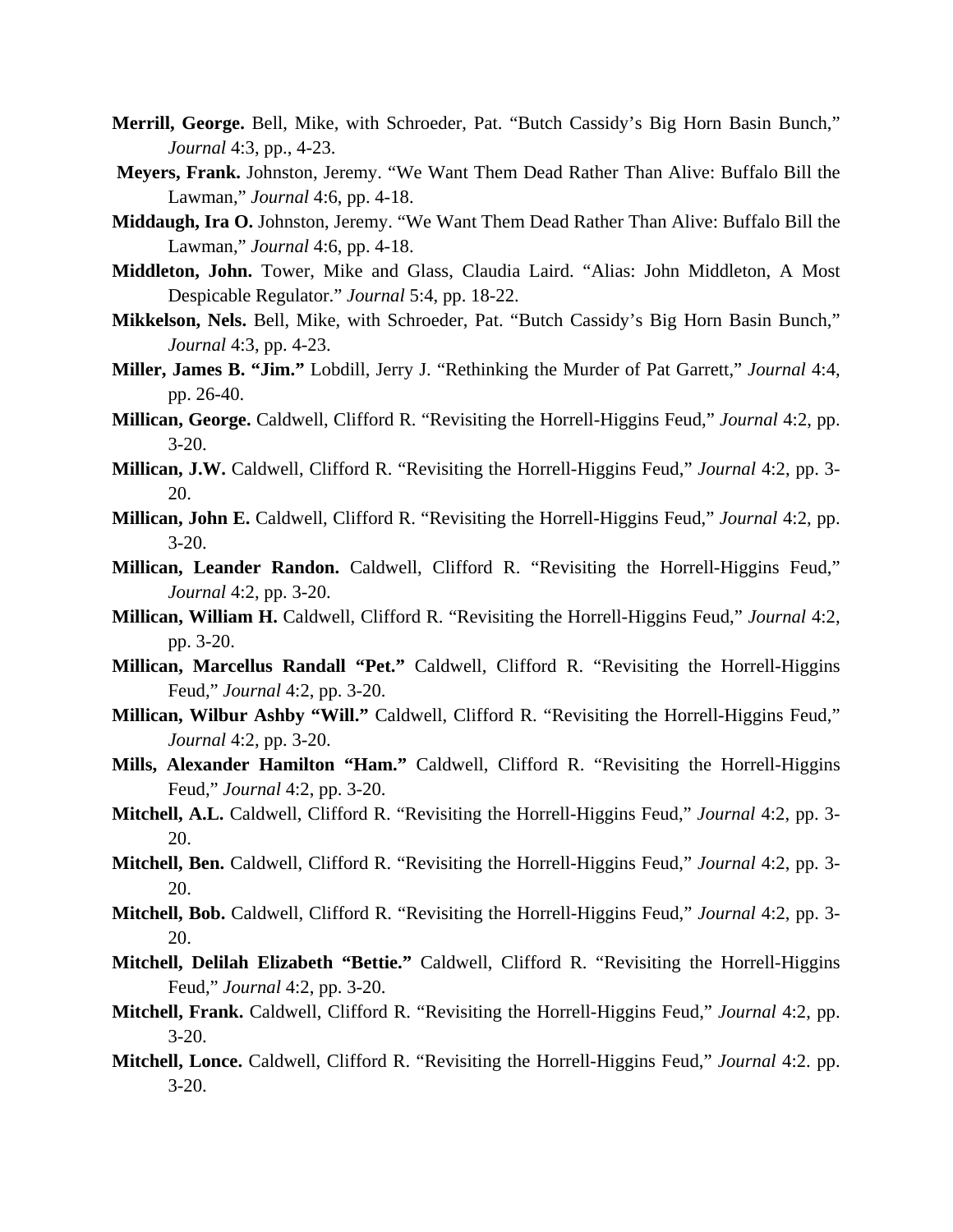- **Mitchell, William.** Caldwell, Clifford R. "Revisiting the Horrell-Higgins Feud," *Journal* 4:2, pp. 3-20.
- **Monihon, Luke.** Richardson, Jeffrey R. "Enrique Garfias: Phoenix Constable and the Long Hot Summer of 1879: Part II: The Plaza Lynchings," *Journal* 4:2, pp. 44-49.
- **Moore, Clark.** Edwards, Harold L. "Sudden Death for a Railroad Detective," *Journal* 4:1, pp. 20-26.
- **Moore, James K.** Bell, Mike, with Schroeder, Pat. "Butch Cassidy's Big Horn Basin Bunch," *Journal* 4:3, pp. 4-23.
- **Moore, Morris.** Edwards, Harold L. "Sudden Death for a Railroad Detective," *Journal* 4:1, pp. 20-26.
- **Moore, Orlando.** Collier, Anne E. "Pauline Cushman Fryer-Dramatist or Drama Queen?" *Journal* 4:5, pp. 11-17.
- **Moore, Philip.** Rose, John and Lindenberger, Jim. "Ed Vail, Frank and Tom McLaury, the Town of Total Wreck, and the Total Wreck Mine," *Journal* 4:4, pp. 41-47.
- **Morris, William B.** Tanner, Karen Holliday and Tanner, John. "Tom Walker," *Journal* 4:4, pp. 17-25.
- **Moulton, Edward W. "Ed."** Penn, Chris. "Bat Masterson's Emma," *Journal* 4:2, pp. 26-43.
- **Murphy, James.** Edwards, Harold L. "Sudden Death for a Railroad Detective," *Journal* 4:1, pp. 20-26.
- **Murphy, Lawrence G.** Caldwell, Clifford R. "Revisiting the Horrell-Higgins Feud," *Journal* 4:2, pp. 3-20.
- **Musgrave, Daniel Lynch.** Tanner, Karen Holliday and Tanner, John. "Tom Walker," *Journal* 4:4, pp. 17-25.
- **Neill, James.** Potter, Pam. "Femme Fatale of Tombstone," *Journal* 4:2, pp. 21-25.
- **Nelson, George.** Johnston, Jeremy. "We Want Them Dead Rather Than Alive: Buffalo Bill the Lawman," *Journal* 4:6, pp. 4-18.
- **Newcomb, A.R.** Collier, Anne E. "Pauline Cushman Fryer-Dramatist or Drama Queen?" *Journal* 4:5, pp. 11-17.
- **Newman, Norman.** Lobdill, Jerry J. "Rethinking the Murder of Pat Garrett," *Journal* 4:4, pp. 26-40.
- **Nichols, Jim.** McCown, Dennis. "A Shooting, Much Exaggerated," *Journal* 4:5, pp. 39-44.
- **Nicholson, Guthrie N.** Bell, Mike, with Schroeder, Pat. "Butch Cassidy's Big Horn Basin Bunch," *Journal* 4:3, pp. 4-23.
- **Norton, Willie ("William Hartley").** Johnston, Jeremy. "We Want Them Dead Rather Than Alive: Buffalo Bill the Lawman," *Journal* 4:6, pp. 4-18.
- **Notage, Daniel.** Johnston, Jeremy. "We Want Them Dead Rather Than Alive: Buffalo Bill the Lawman," *Journal* 4:6, pp. 4-18.
- **Nutcher, William H. "Billy."** Bell, Mike, with Schroeder, Pat. "Butch Cassidy's Big Horn Basin Bunch," *Journal* 4:3, pp. 4-23.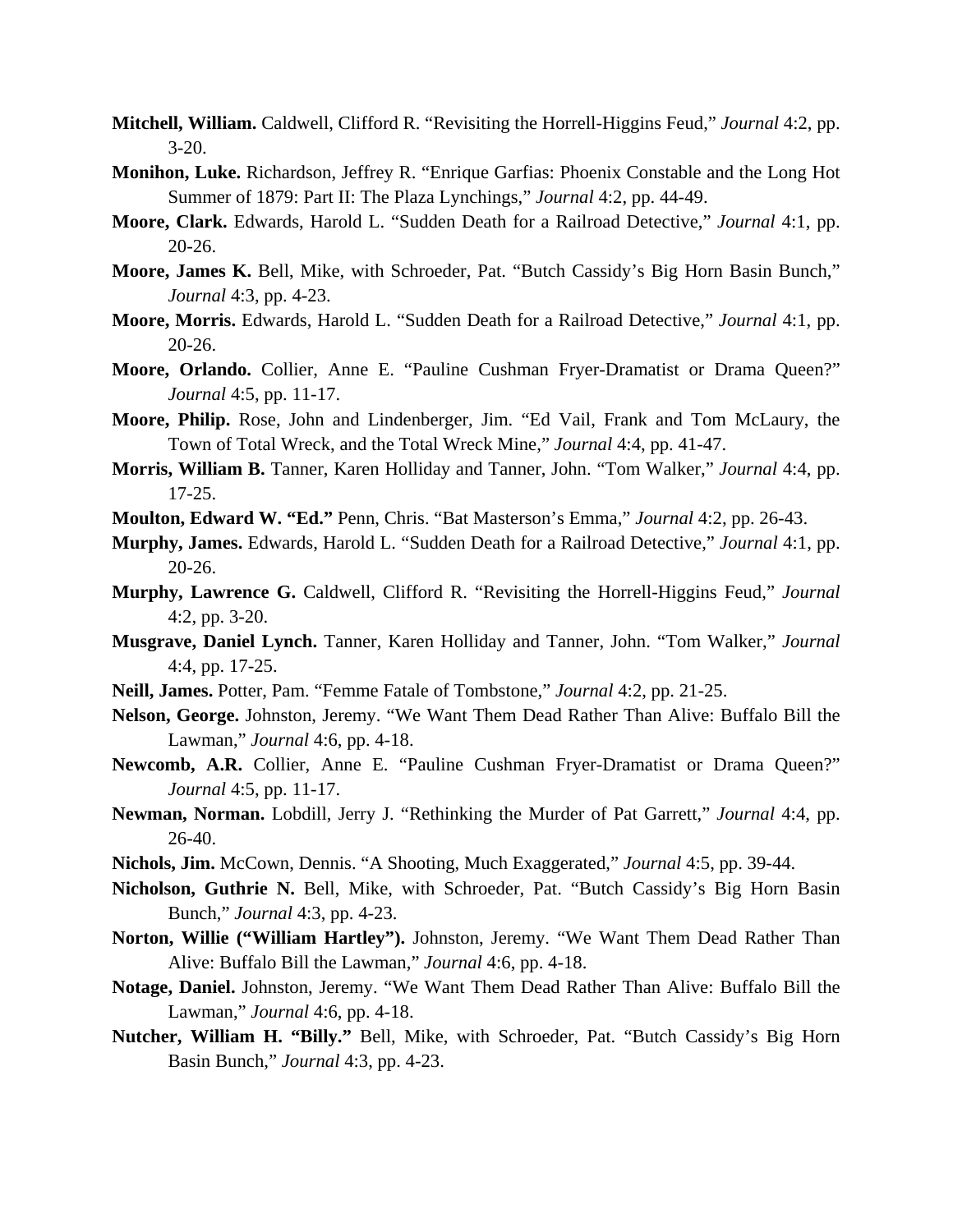- **Nutcher, Joseph.** Bell, Mike, with Schroeder, Pat. "Butch Cassidy's Big Horn Basin Bunch," *Journal* 4:3, pp. 4-23.
- **O'Connor, Martin.** Johnston, Jeremy. "We Want Them Dead Rather Than Alive: Buffalo Bill the Lawman," *Journal* 4:6, pp. 4-18.

## **O'Day, Tom.**

- Bell, Mike, with Schroeder, Pat. "Butch Cassidy's Big Horn Basin Bunch," *Journal* 4:3, pp. 4-23.
- Ernst, Donna. "The Wild Bunch in Wyoming," *Journal* 4:5, pp. 32-26.
- **Osborne, Tom.** Bell, Mike, with Schroeder, Pat. "Butch Cassidy's Big Horn Basin Bunch," *Journal* 4:3, pp. 4-23.
- **Overall, Daniel.** Edwards, Harold L. "Sudden Death for a Railroad Detective," *Journal* 4:1, pp. 20-26.
- **Overstreet, Rufus.** Caldwell, Clifford R. "Revisiting the Horrell-Higgins Feud," *Journal* 4:2, pp. 3-20.
- **Padilla, Isidor.** Caldwell, Clifford R. "Revisiting the Horrell-Higgins Feud," *Journal* 4:2, pp. 3- 20.
- Paramour/Paramore, Green. McCown, Dennis. "A Shooting, Much Exaggerated," *Journal* 4:5, pp. 39-44.
- **Parker, Robert Leroy ("Butch Cassidy").**
	- Bell, Mike, with Schroeder, Pat. "Butch Cassidy's Big Horn Basin Bunch," *Journal* 4:3, pp. 4-23.
	- Buck, Dan. "Anatomy of a Farce, Updated," *Journal* 4:5, pp. 45-47.
	- Ernst, Donna. "The Wild Bunch in Wyoming," *Journal* 4:5, pp. 32-36.
- **Parsons, George W.** Young, Roy B. "Wyatt Earp: The Good Side of a 'Bad Man': Religion in the Life of a Lawman," *Journal* 4:2, pp. 50-60.
- **Patron, Isidor.** Caldwell, Clifford R. "Revisiting the Horrell-Higgins Feud." *Journal* 4:2, pp. 3- 20.
- **Patron, Juan.** Caldwell, Clifford R. "Revisiting the Horrell-Higgins Feud," *Journal* 4:2, pp. 3- 20.

#### **Paul, Bob.**

- Boessenecker, John. "The Crimes of Gladwell Richardson, alias Maurice Kildare," *Journal* 4:3, pp. 24-31.
- Edwards, Harold L. "Sudden Death for a Railroad Detective," *Journal* 4:1, pp. 20-26.
- **Pawnee Liz.** Johnston, Jeremy. "We Want Them Dead Rather Than Alive: Buffalo Bill the Lawman," *Journal* 4:6, pp. 4-18.
- **Peabody, Endicott.** Young, Roy B. "Wyatt Earp: The Good Side of a 'Bad Man': Religion in the Life of a Lawman," *Journal* 4:2, pp. 50-60.
- **Pell, Fred.** Tanner, Karen Holliday and Tanner, John. "Tom Walker," *Journal* 4:4, pp. 17-25.
- **Pelton, Clark.** Johnston, Jeremy. "We Want Them Dead Rather Than Alive: Buffalo Bill the Lawman," *Journal* 4:6, pp. 4-18.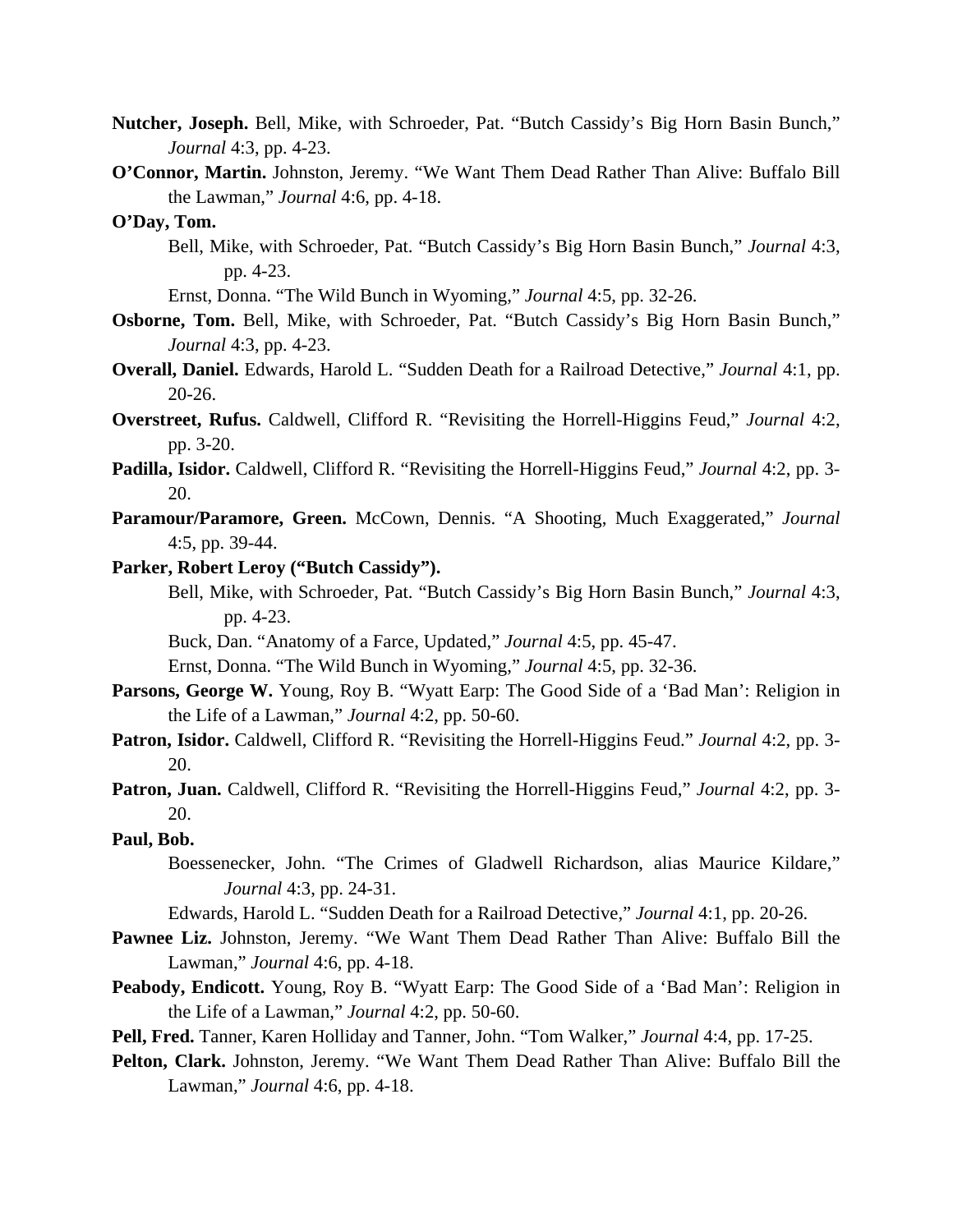- **Pendergrass, T.W.** Edwards, Harold L. "Sudden Death for a Railroad Detective," *Journal* 4:1, pp. 20-26.
- **Perine, George.** Potter, Pam. "Femme Fatale of Tombstone," *Journal* 4:2, pp. 21-25.
- **Phelps, Louis Graham.** Bell, Mike, with Schroeder, Pat. "Butch Cassidy's Big Horn Basin Bunch," *Journal* 4:3, pp. 4-23.
- **Phillips, William T.** Buck, Dan. "Anatomy of a Farce, Updated," *Journal* 4:5, pp. 45-47.
- **Pickett, William D.** Bell, Mike, with Schroeder, Pat. "Butch Cassidy's Big Horn Basin Bunch," *Journal* 4:3, pp. 4-23.
- **Pierce, Sanders.** Tanner, Karen Holliday and Tanner, John. "Tom Walker," *Journal* 4:4, pp. 17- 25.

#### **Place, Etta/Ethel.**

Ernst, Donna. "The Wild Bunch in Wyoming," *Journal* 4:5, pp. 32-36.

- Wommack, Linda. "Tracking Etta Place and Ann Bassett-A Timeline," *Journal* 4:5, pp. 29-31.
- **Plumb, A.M.** Johnston, Jeremy. "We Want Them Dead Rather Than Alive: Buffalo Bill the Lawman," *Journal* 4:6, pp. 4-18.
- **Poe, John William.** Cunningham, Sharon. "John William Poe: Buffalo Hunter and Lawman," *Journal* 4:5, pp. 23-28.
- **Poe, Sophie Alberding.**

 Cunningham, Sharon. "John William Poe: Buffalo Hunter and Lawman," *Journal* 4:5, pp. 23-28.

Dworkin, Mark. "Walter Noble Burns and Paulita Maxwell," *Journal* 4:1, pp. 3-12.

**Powell, Frank.** Johnston, Jeremy. "We Want Them Dead Rather Than Alive: Buffalo Bill the Lawman," *Journal* 4:6, pp. 4-18.

## **Powers, Tom**.

Dworkin, Mark. "Walter Noble Burns and Paulita Maxwell," *Journal* 4:1, pp. 3-12. Lobdill, Jerry J. "Rethinking the Murder of Pat Garrett," *Journal* 4:4, pp. 26-40.

- **Price, Andrew Jackson**. Bell, Mike, with Schroeder, Pat. "Butch Cassidy's Big Horn Basin Bunch," *Journal* 4:3, pp. 4-23.
- **Price, Jacob "Jake**." Bell, Mike, with Schroeder, Pat. "Butch Cassidy's Big Horn Basin Bunch," *Journal* 4:3, pp. 4-23.
- **Price, Thomas "Deafy**.**"** Boessenecker, John. "The Crimes of Gladwell Richardson, alias Maurice Kildare," *Journal* 4:3, pp. 24-31.
- **Punteney, Walt**. Ernst, Donna. "The Wild Bunch in Wyoming," *Journal* 4:5, pp. 32-36.
- **Rash, Matthew "Matt."** Wommack, Linda. "Tracking Etta Place and Ann Bassett-A Timeline," *Journal* 4:5, pp. 29-31.
- **Rawson, John**. Bell, Mike, with Schroeder, Pat. "Butch Cassidy's Big Horn Basin Bunch," *Journal* 4:3, pp. 4-23.
- **Ray, Nick**. Bell, Mike, with Schroeder, Pat. "Butch Cassidy's Big Horn Basin Bunch," *Journal* 4:3, pp. 4-23.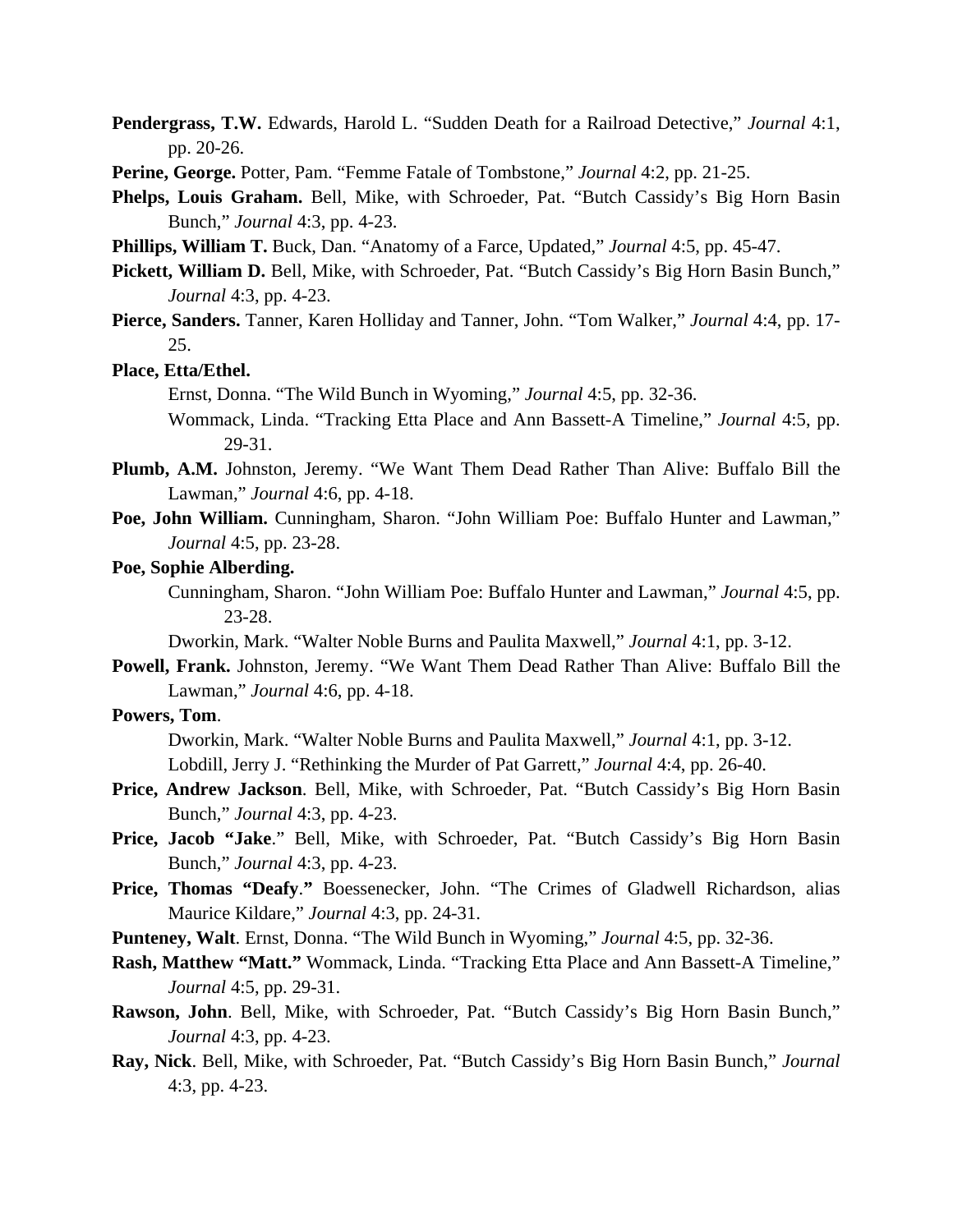**Reader, Al R**. Ernst, Donna. "The Wild Bunch in Wyoming," *Journal* 4:5, pp. 32-36.

- **Reed, Wallace**. Edwards, Harold L. "Sudden Death of a Railroad Detective," *Journal* 4:1, pp. 20-26.
- **Regan, Frank**. Caldwell, Clifford R. "Revisiting the Horrell-Higgins Feud," *Journal* 4:2, pp. 3- 20.
- **Reynolds, Benjamin F**. DeArment, Robert K. "Will the Real John Larn Please Stand Up?" *Journal* 4:5, pp. 35-36.

**Reynolds, N**.**O.**

Caldwell, Clifford R. "Revisiting the Horrell-Higgins Feud," *Journal* 4:2, pp. 3-20.

Edwards, Harold L. "Sudden Death for a Railroad Detective," *Journal* 4:1, pp. 20-26.

**Reynolds, William.** Potter, Pam. "Femme Fatale of Tombstone," *Journal* 4:2, pp. 21-25.

- **Rhode, Archie Prentiss "Print."** Lobdill, Jerry J. "Rethinking the Murder of Pat Garrett," *Journal* 4:4, pp. 26-40.
- **Rice, Virgil.** Bell, Mike, with Schroeder, Pat. "Butch Cassidy's Big Horn Basin Bunch," *Journal* 4:3, pp. 4-23.
- **Richards, William A.** Bell, Mike, with Schroeder, Pat. "Butch Cassidy's Big Horn Basin Bunch," *Journal* 4:3, pp. 4-23.
- **Richardson, Gladwell Grady.** Boessenecker, John. "The Crimes of Gladwell Richardson, alias Maurice Kildare," *Journal* 4:3, pp. 24-31.
- **Ritchie, L.B.** Bell, Mike, with Schroeder, Pat. "Butch Cassidy's Big Horn Basin Bunch," *Journal* 4:3, pp. 4-23.
- **Rivers, Henry.** Bell, Mike, with Schroeder, Pat. "Butch Cassidy's Big Horn Basin Bunch," *Journal* 4:3, pp. 4-23.
- **Roberts, Amos.** Alexander, Bob. "Square Deals & Real McCoys," *Journal* 4:3, pp. 32-52.
- **Roberts, Annie Gibson.** Broome, Jeff. "Wild Bill Hickok's 1870 Hays City Brawl With Custer's Troopers," *Journal* 4:6, pp. 19-32.
- **Roberts, George D**. Edwards, Harold L. "Sudden Death for a Railroad Detective," *Journal* 4:1, pp. 20-26.
- **Roberts, William**. Tower, Mike, and Glass, Claudia Laird. "Alias: John Middleton, A Most Despicable Regulator," *Journal* 4:5, pp. 18-22.
- **Rodgers, "Sixshooter Billy**." Bell, Mike, with Schroeder, Pat. "Butch Cassidy's Big Horn Basin Bunch," *Journal* 4:3, pp. 4-23.
- **Rogers, John**. Johnston, Jeremy. "We Want Them Dead Rather Than Alive: Buffalo Bill the Lawman," *Journal* 4:6, pp. 4-18.

## **Romero, Jesus**.

- Richardson, Jeffrey R. "Enrique Garfias: Phoenix Constable and the Long Hot Summer of 1879: Part I: The Pursuit of Jesus Romero," *Journal* 4:1, pp. 13-19.
- Richardson, Jeffrey R. "Enrique Garfias: Phoenix Constable and the Long Hot Summer of 1879: Part II: The Plaza Lynchings," *Journal*, 4:2, pp. 44-49.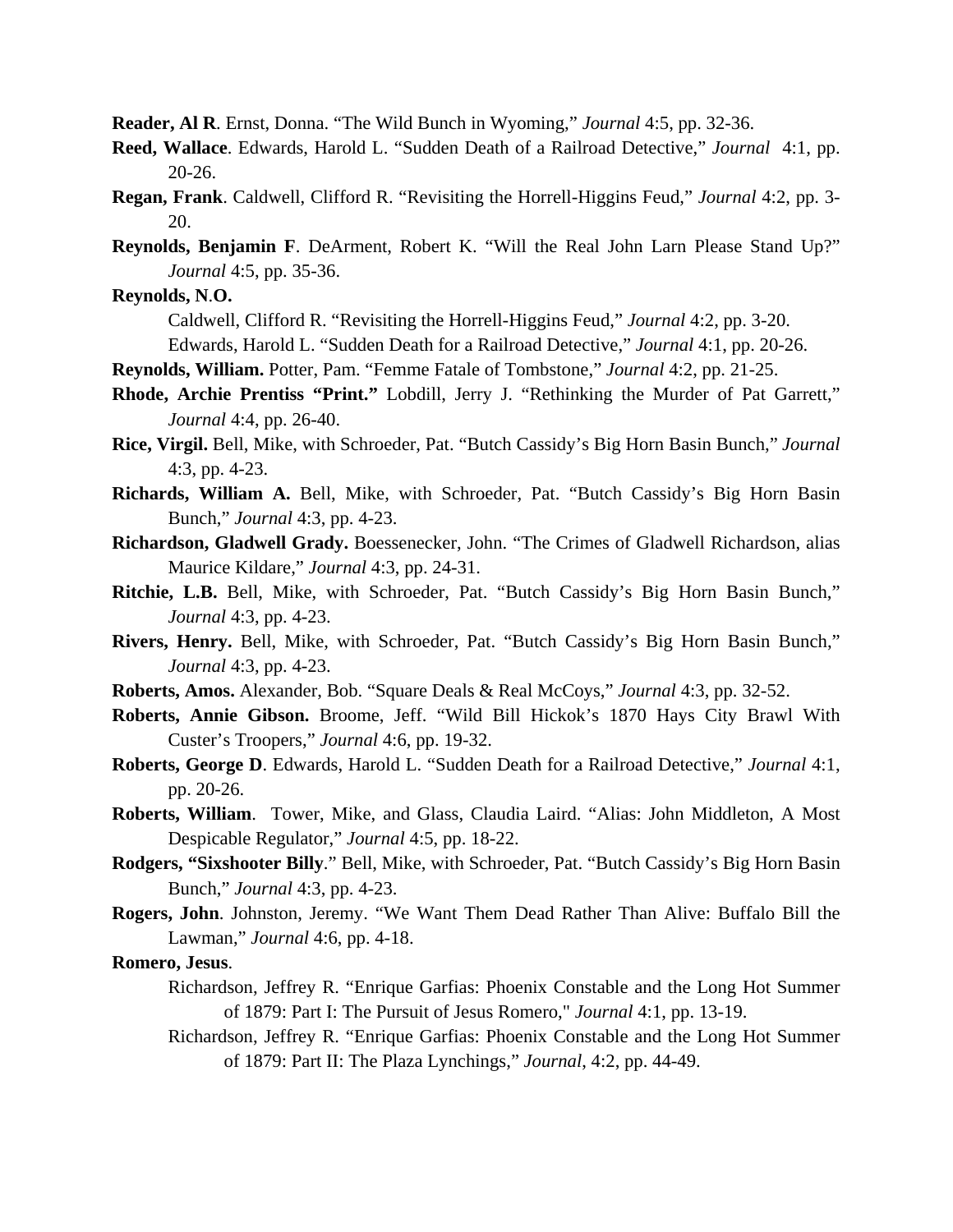- **Romero, Pedro**. Caldwell, Clifford R. "Revisiting the Horrell-Higgins Feud," *Journal* 4:2, pp. 3-20.
- **Rothwell, Henry P**. Bell, Mike, with Schroeder, Pat. "Butch Cassidy's Big Horn Basin Bunch," *Journal* 4:3, pp. 4-23.
- **Russell, Stilwell**. Cunningham, Sharon. "John William Poe: Buffalo Hunter and Lawman," *Journal* 4:5, pp. 23-28.
- **Russell, W**.E. Edwards, Harold L. "Sudden Death for a Railroad Detective," *Journal* 4:1, pp. 20- 26.
- **Ryan, Jack**. Ernst, Donna. "The Wild Bunch in Wyoming," *Journal* 4:5, pp. 32-36.
- **Ryan, John**. Broome, Jeff. "Wild Bill Hickok's 1870 Hays City Brawl With Custer's Troopers," *Journal* 4:6, pp. 19-32.
- **Salsig, E**.**B.** Rose, John and Lindenberger, Jim. "Ed Vail, Frank and Tom McLaury, the Town of Total Wreck, and the Total Wreck Mine," *Journal* 4:4, pp. 41-47.
- **Saunders, "Bow-Legged."** Caldwell, Clifford R. "Revisiting the Horrell-Higgins Feud," *Journal* 4:2, pp. 3-20.
- **Schonwandt, Chris.** Johnston, Jeremy. "We Want Them Dead Rather Than Alive: Buffalo Bill the Lawman," *Journal* 4:6, pp. 4-18.
- **Schroder, Ike.** Brown, Norman W. "In the Shadow of John Wesley Hardin," *Journal* 4:4, pp. 10-16.
- **Scott, Jerry**. Caldwell, Clifford R. "Revisiting the Horrell-Higgins Feud," *Journal* 4:2, pp. 3-20.
- **Selman, John**. DeArment, Robert K. "Will the Real John Larn Please Stand Up?" *Journal* 4:5, pp. 37-38.
- **Shea, D.J.** Johnston, Jeremy. "We Want Them Dead Rather Than Alive: Buffalo Bill the Lawman," *Journal* 4:6, pp. 4-18.
- **Sheehan, Ed H**. Penn, Chris. "Bat Masterson's Emma," *Journal* 4:2, pp. 26-43.
- **Sheridan, Lee**. Johnston, Jeremy. "We Want Them Dead Rather Than Alive: Buffalo Bill the Lawman," *Journal* 4:6, pp. 4-18.
- **Short, George Washington "Wash**.**"** Caldwell, Clifford R. "Revisiting the Horrell-Higgins Feud," *Journal* 4:2, pp. 3-20.
- **Short, Marcus "Mark**.**"** Caldwell, Clifford R. "Revisiting the Horrell-Higgins Feud," *Journal* 4:2, pp. 3-20.
- **Shurtleff, Dr**. **Fred C.** Young, Roy B. "Wyatt Earp: The Good Side of a 'Bad Man': Religion in the Life of a Lawman," *Journal* 4:2, pp. 50-60.
- **Sieker, Lam**. Alexander, Bob. "Square Deals & Real McCoys," *Journal* 4:3, pp. 32-52.
- **Simpson, William L**. Ernst, Donna. "The Wild Bunch in Wyoming," *Journal* 4:5, pp. 32-36.
- **Silva, Juan**. Caldwell, Clifford R. "Revisiting the Horrell-Higgins Feud," *Journal* 4:2, pp. 3-20.
- **Skinner, Tom**. Bell, Mike, with Schroeder, Pat. "Butch Cassidy's Big Horn Basin Bunch," *Journal* 4:3, pp. 4-23.
- **Slade, Joseph Alfred**. Johnston, Jeremy. "We Want Them Dead Rather Than Alive: Buffalo Bill the Lawman," *Journal* 4:6, pp. 4-18.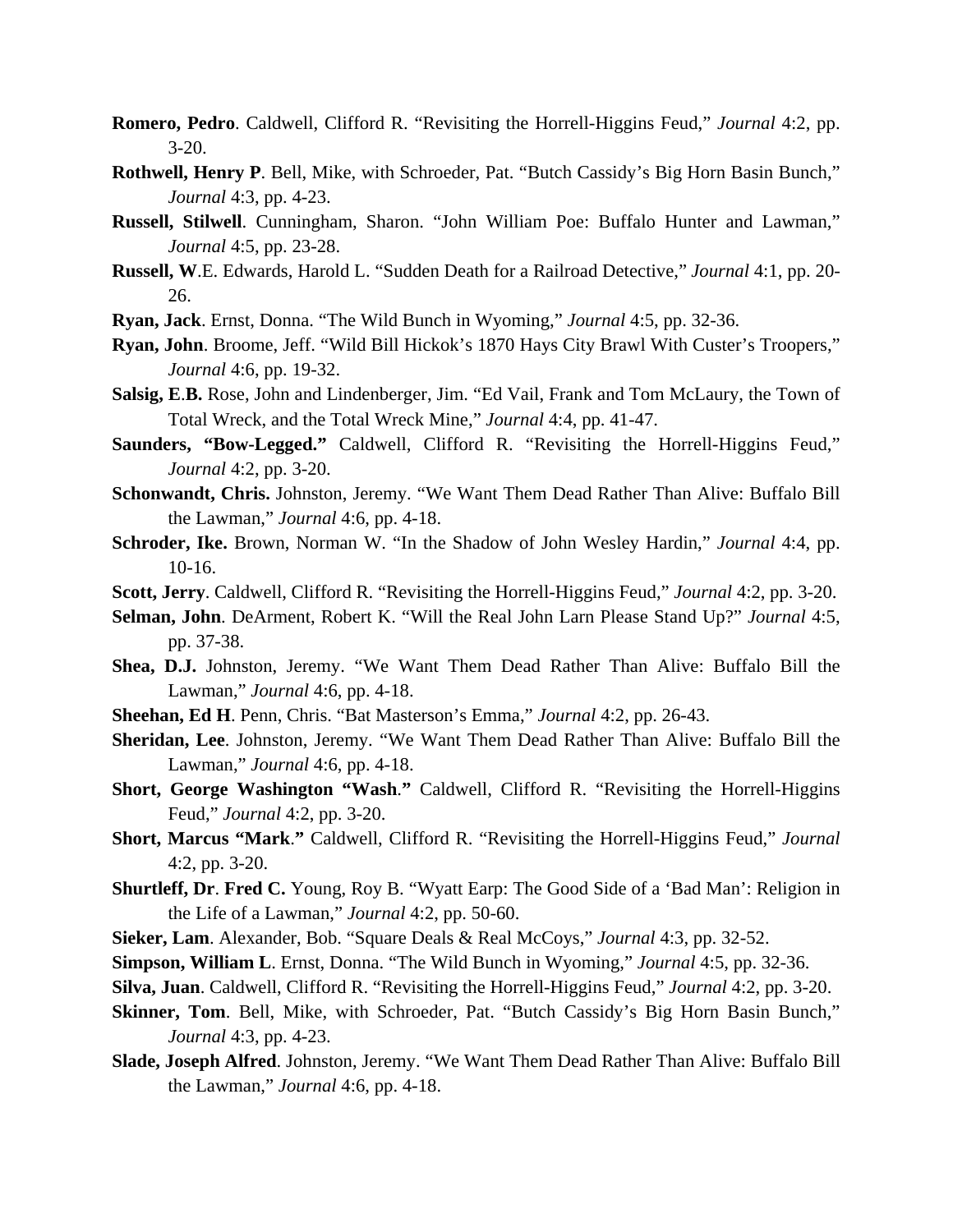- **Slankard, Marion**. Richardson, Jeffrey R. "Enrique Garfias: Phoenix Constable and the Long Hot Summer of 1879: Part II: The Plaza Lynchings," *Journal* 4:2, pp. 44-49.
- **Sliney, George**. Bell, Mike, with Schroeder, Pat. "Butch Cassidy's Big Horn Basin Bunch," *Journal* 4:3, pp. 4-23.
- **Smith, George H**. Bell, Mike, with Schroeder, Pat. "Butch Cassidy's Big Horn Basin Bunch," *Journal* 4:3, pp. 4-23.
- **Smith, Jefferson "Soapy**.**"** Penn, Chris. "Bat Masterson's Emma," *Journal* 4:2, pp. 26-43.
- **Smith, Will**. Edwards, Harold L. "Sudden Death for a Railroad Detective," *Journal* 4:1, pp. 20- 26.
- **Snowden, John L**. Brown, Norman W. "In the Shadow of John Wesley Hardin," *Journal* 4:4, pp. 10-16.
- **Snyder, Jakey**. Bell, Mike, with Schroeder, Pat. Butch Cassidy's Big Horn Basin Bunch," *Journal* 4:3, pp. 4-23.
- **Sontag, George**. Edwards, Harold L. "Sudden Death for a Railroad Detective," *Journal* 4:1, pp. 20-26.
- **Sontag, John**. Edwards, Harold L. "Sudden Death for a Railroad Detective," *Journal* 4:1, pp. 20-26.
- **Sparks, John**. Caldwell, Clifford R. "Revisiting the Horrell-Higgins Feud," *Journal* 4:2, pp. 3- 20.
- **Sparks, Tom**. Caldwell, Clifford R. "Revisiting the Horrell-Higgins Feud," *Journal* 4:2, pp. 3- 20.
- **Spence, Lowell**. Johnston, Jeremy. "We Want Them Dead Rather Than Alive: Buffalo Bill the Lawman," *Journal* 4:6, pp. 4-18.
- **Spence, Pete**. See Ferguson, E.L.
- **Spencer, Lew**. Penn, Chris. "Bat Masterson's Emma," *Journal* 4:2, pp. 26-43.
- **Spencer, William "Ran**.**"** Holliday, Karen Holliday and Tanner, John. "Tom Walker," *Journal* 4:4, pp. 17-25.
- **Stagner, Speed Richmond**. Bell, Mike, with Schroeder, Pat. "Butch Cassidy's Big Horn Basin Bunch," *Journal* 4:3, pp. 4-23.
- **Standifer, Bill**. Caldwell, Clifford R. "Revisiting the Horrell-Higgins Feud,: *Journal* 4:2, pp. 3- 20.
- **Stanley, Charles St**. **George.** Abrams, Marc H. "The Mysterious St. George Stanley: Artist, Writer, 'Indian Fighter,' " *Journal* 4:4, pp. 48-58.
- **Stephenson, J**.**W.** Richardson, Jeffrey R. "Enrique Garfias: Phoenix Constable and the Long Hot Summer of 1879: Part II: The Plaza Lynchings," *Journal* 4:2, pp. 44-49.
- **Stephenson, John L**. Brown, Norman W. "In the Shadow of John Wesley Hardin," *Journal* 4:4, pp. 10-16.
- **Stilwell, Frank**. Alexander, Bob. "Square Deals & Real McCoys," *Journal* 4:3, pp. 32-52.
- **Stone, Fred**. Penn, Chris. "Bat Masterson's Emma," *Journal* 4:2, pp. 26-43.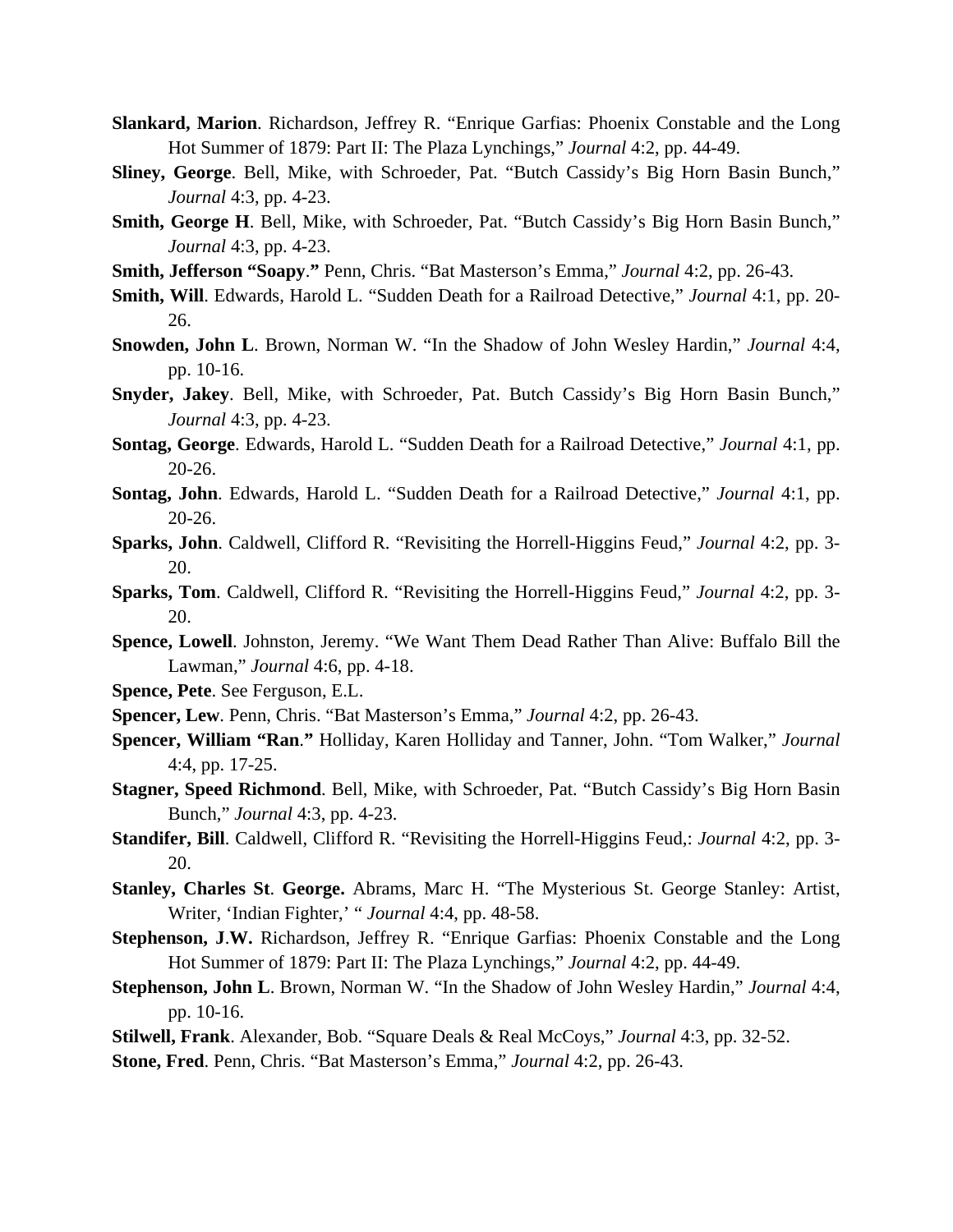- **Stone, Will**. Bell, Mike, with Schroeder, Pat. "Butch Cassidy's Big Horn Basin Bunch," *Journal* 4:3, pp. 4-23.
- **Stoudenmire, Dallas**. Boessenecker, John. "The Crimes of Gladwell Richardson, alias Maurice Kildare," *Journal* 4:3, pp. 24-31.
- **Stough, Charles**. Bell, Mike, with Schroeder, Pat. "Butch Cassidy's Big Horn Basin Bunch," *Journal* 4:3, pp. 4-23.
- **Stringfield, Thomas**. Tanner, Karen Holliday and Tanner, John. "Tom Walker," *Journal* 4:4, pp. 17-25.
- **Sughrue, Patrick**. DeMattos, Jack. "Mysterious Dave Mather—A View From 1902," *Journal* 4:5, pp. 6-10.
- **Sullivan, William**. Lobdill, Jerry J. "Rethinking the Murder of Pat Garrett," *Journal* 4:4, pp. 26- 40.
- **Sutton, Michael Westernhouse**. Young, Roy B. "Wyatt Earp: The Good Side of a 'Bad Man': Religion in the Life of a Lawman," *Journal* 4:2, pp. 50-60.
- **Sweet, Albertus**. Caldwell, Clifford R. "Revisiting the Horrell-Higgins Feud," *Journal* 4:2, pp. 3-20.
- **Taylor, Creed**. Tanner, Karen Holliday and Tanner, John. "Tom Walker," *Journal* 4:4, pp. 17- 25.
- **Taylor, John Hays**. Tanner, Karen Holliday and Tanner, John. "Tom Walker," *Journal* 4:4, pp. 17-25.
- **Taylor, Martin Luther**. Tanner, Karen Holliday and Tanner, John. "Tom Walker," *Journal* 4:4, pp., 17-25.
- **Taylor, Phillip Goodbread "Doboy**.**"** Tanner, Karen Holliday and Tanner, John. "Tom Walker," *Journal* 4:4, pp. 17-25.
- **Terrell, Zeke**. Caldwell, Clifford R. "Revisiting the Horrell-Higgins Feud," *Journal* 4:2, pp. 3- 20.
- **Terry, Ben**. Caldwell, Clifford R. "Revisiting the Horrell-Higgins Feud," *Journal* 4:2, pp. 3-20.
- **Thacker, John**. Edwards, Harold L. "Sudden Death for a Railroad Detective," *Journal* 4:1, pp. 20-26.
- **Thomas, R.S.** "**Rube."** 
	- Richardson, Jeffrey R. "Enrique Garfias: Phoenix Constable and the Long Hot Summer of 1879: Part I: The Pursuit of Jesus Romero," *Journal* 4:1, pp. 13-19.
	- Richardson, Jeffrey R. "Enrique Garfias: Phoenix Constable and the Long Hot Summer of 1879: Part II: The Plaza Lynchings," *Journal* 4:2, pp. 44-49.
- **Thompson, Ben.** Penn, Chris. "Bat Masterson's Emma," *Journal* 4:2, pp. 26-43.
- **Thompson, John.** Johnston, Jeremy. "We Want Them Dead Rather Than Alive: Buffalo Bill the Lawman," *Journal* 4:6, pp. 4-18.
- **Thompson, Mark.** Lobdill, Jerry J. "Rethinking the Murder of Pat Garrett," *Journal* 4:4, pp. 26- 40.
- **Tinker, Bill.** Caldwell, Clifford R. "Revisiting the Horrell-Higgins Feud," *Journal* 4:2, pp. 3-20.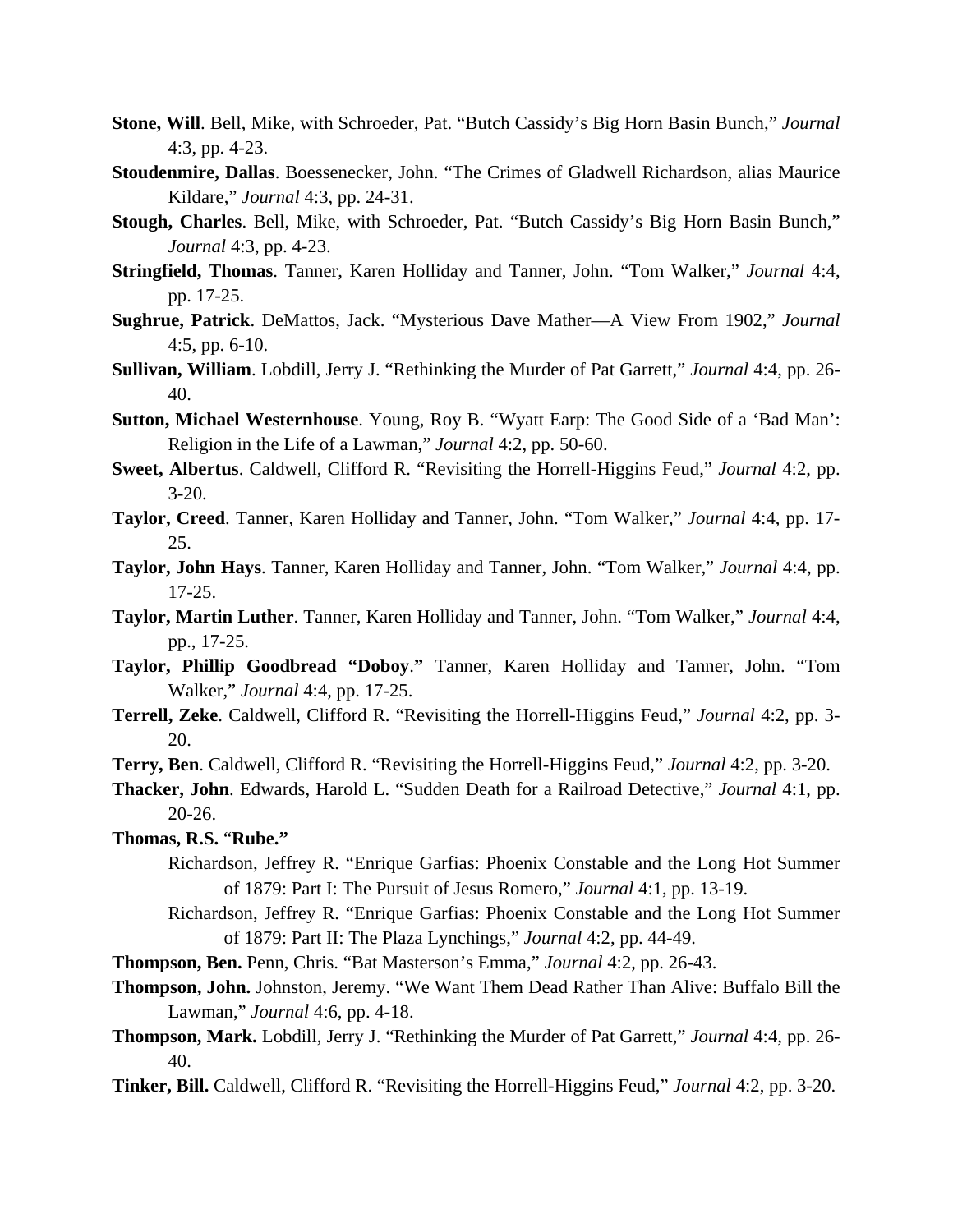**Torrey, Jay Linn.**

- Bell, Mike, with Schroeder, Pat. "Butch Cassidy's Big Horn Basin Bunch," *Journal* 4:3, pp. 4-23.
- Ernst, Donna. "The Wild Bunch in Wyoming." *Journal* 4:5, pp. 32-36.
- **Torrey, Robert Augustus.** Bell, Mike, with Schroeder Pat. "Butch Cassidy's Big Horn Basin Bunch," *Journal* 4:3, pp. 4-23.
- **Total Wreck, Arizona.** Rose, John and Lindenberger, Jim. "Ed Vail, Frank and Tom McLaury, the Town of Total Wreck, and the Total Wreck Mine," *Journal* 4:4, pp. 41-47.
- **Townsend, Perry.** Caldwell, Clifford R. "Revisiting the Horrell-Higgins Feud," *Journal* 4:2, pp. 3-20.
- **Truesdail, William.** Collier, Anne E. "Pauline Cushman Fryer-Dramatist or Drama Queen?" *Journal* 4:5, pp. 11-17.
- **Trujillo, Teferino.** Caldwell, Clifford R. "Revisiting the Horrell-Higgins Feud," *Journal* 4:2, pp. 3-20.
- **Turman, John.** Brown, Norman W. "In the Shadow of John Wesley Hardin," *Journal* 4:4, pp. 10-16.
- **Turner, Ben.** Caldwell, Clifford R. "Revisiting the Horrell-Higgins Feud," *Journal* 4:2, pp. 3- 20.
- **Vail, Ed.** Rose, John and Lindenberger, Jim. "Ed Vail, Frank and Tom McLaury, the Town of Total Wreck, and the Total Wreck Mine," *Journal* 4:4, pp. 41-47.
- **Vasquez, Jesus**. Richardson, Jeffrey R. "Enrique Garfias: Phoenix Constable and the Long Hot Summer of 1879: Part I: The Pursuit of Jesus Romero," *Journal* 4:1, pp. 13-19.
- **Vidal, James S**. Bell, Mike, with Schroeder, Pat. "Butch Cassidy's Big Horn Basin Bunch," *Journal* 4:3, pp. 4-23.
- **Waldrup, Jim "Buck**.**"** Caldwell, Clifford R. "Revisiting the Horrell-Higgins Feud," *Journal* 4:2, pp. 3-20.
- **Walker, James Hemphill "Bud**.**"** Tanner, Karen Holliday and Tanner, John. "Tom Walker," *Journal* 4:4, pp. 17-25.
- **Walker, Thomas Ira**. Tanner, Karen Holliday and Tanner, John. "Tom Walker," *Journal* 4:4, pp. 17-25.
- **Wallace, Warren**. Tanner, Karen Holliday and Tanner, John. "Tom Walker," *Journal* 4:4, pp. 17-25.
- **Walls, W**.**L.** Johnston, Jeremy. "We Want Them Dead Rather Than Alive: Buffalo Bill the Lawman," *Journal* 4:6, pp. 4-18.
- **Walls, Mrs**. **W.L.** "We Want Them Dead Rather Than Alive: Buffalo Bill the Lawman," *Journal* 4:6, pp. 4-18.
- **Ware, Dick**. Edwards, Harold L. "Sudden Death for a Railroad Detective," *Journal* 4:1, pp. 20- 26.
- **Ware, George**. Caldwell, Clifford R. "Revisiting the Horrell-Higgins Feud," *Journal* 4:2, pp. 3- 20.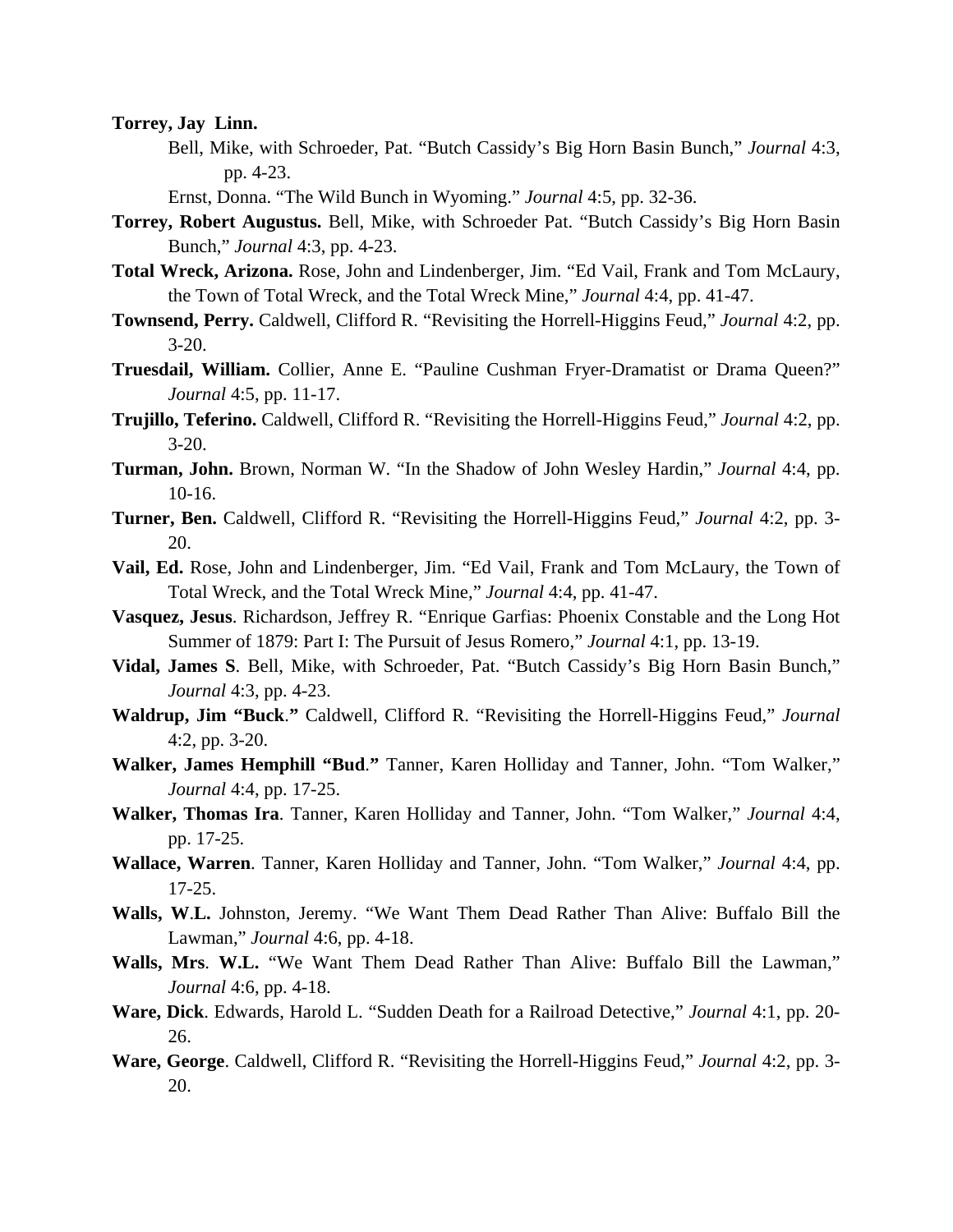- **Warfield, Samuel**. Richardson, Jeffrey. "Enrique Garfias: Phoenix Constable and the Long Hot Summer of 1879: Part II: The Plaza Lynchings," *Journal* 4:2, pp. 44-49.
- **Warner, Dave C**. Caldwell, Clifford R. "Revisiting the Horrell-Higgins Feud," *Journal* 4:2, pp. 3-20.
- **Warner, Matt**. See Christiansen, Willard Erastus.
- **Watkins, Lorin**. Johnston, Jeremy. "We Want Them Dead Rather Than Alive" Buffalo Bill the Lawman," *Journal* 4:6, pp. 4-18.
- **Webb, John N**. Lobdill, Jerry J. "Rethinking the Murder of Pat Garrett," *Journal* 4:4, pp. 26-40.
- **Weisner, Herman B**. Nelson, Morgan. "Do Not Offend the Priests of Amun: An analysis of the Teapot Dome Scandal and Albert B. Fall," *Journal* 4:6, pp. 33-39.
- **Welch, Paddy**. Broome, Jeff. "Wild Bill Hickok's 1870 Hays City Brawl With Custer's Troopers," *Journal* 4:6, pp. 19-32.
- **Whitcraft, Allen**. Caldwell, Clifford R. "Revisiting the Horrell-Higgins Feud," *Journal* 4:2, pp. 3-20.
- **White, Josiah Howe**. Rose, John and Lindenberger, Jim. "Ed Vail, Frank and Tom McLaury, the Town of Total Wreck, and the Total Wreck Mine," *Journal* 4:4, pp. 41-47.
- **Wicks, Sam**. Caldwell, Clifford R. "Revisiting the Horrell-Higgins Feud," *Journal* 4:2, pp. 3-20.
- **Wilcox, William T**. Buck, Dan. "Anatomy of a Farce, Updated," *Journal* 4:5, pp. 45-47.
- **Wilcoxson, A**.**J.** Richardson, Jeffrey R. "Enrique Garfias: Phoenix Constable and the Long Hot Summer of 1879: Part II: The Plaza Lynchings," *Journal* 4:2, pp. 44-49.
- **Williams, Ben**. Lobdill, Jerry J. "Rethinking the Murder of Pat Garrett," *Journal* 4:4, pp. 26-40.
- **Williams, Sheb**. Tower, Mike, "Letters to the Editor," *Journal* 4:1, pp. 2, 19.
- **Williams, Thomas G**. Caldwell, Clifford R. "Revisiting the Horrell-Higgins Feud," *Journal* 4:2, pp. 3-20.
- **Wilson, Frank**. Bell, Mike, with Schroeder, Pat. "Butch Cassidy's Big Horn Basin Bunch," *Journal* 4:3, 4-23.
- **Wilson, Vernon Coke ("Vic")**. Edwards, Harold L. "Sudden Death for a Railroad Detective," *Journal* 4:1, pp. 20-26.
- **Wilstach, Frank**. Broome, Jeff. "Wild Bill Hickok's 1870 hays City Brawl With Custer's Troopers," *Journal* 4:6, pp. 19-32.
- **Witty, Fred "Al**.**"** Edwards, Harold L. "Sudden Death for a Railroad Detective," *Journal* 4:1, pp. 20-26.
- **Witty, George**. Edwards, Harold L. "Sudden Death for a Railroad Detective," *Journal* 4:1, pp. 20-26.
- **Wood, Charles Morgan**. Young, Roy B. "Wyatt Earp Talks 'Pretty': A Look at Wyatt Earp's Interaction with Interviewers, Writers and Historians," *Journal* 4:6, pp. 40-53.
- **Wood, Harriet Pauline**. See Fryer, Pauline Cushman.
- **Woodcock, Everett**. Ernst, Donna. "The Wild Bunch in Wyoming," *Journal* 4:5, pp. 32-26.
- **Woodruff, John Dwight**. Bell, Mike, with Schroeder, Pat. "Butch Cassidy's Big Horn Basin Bunch," *Journal* 4:3, pp. 4-23.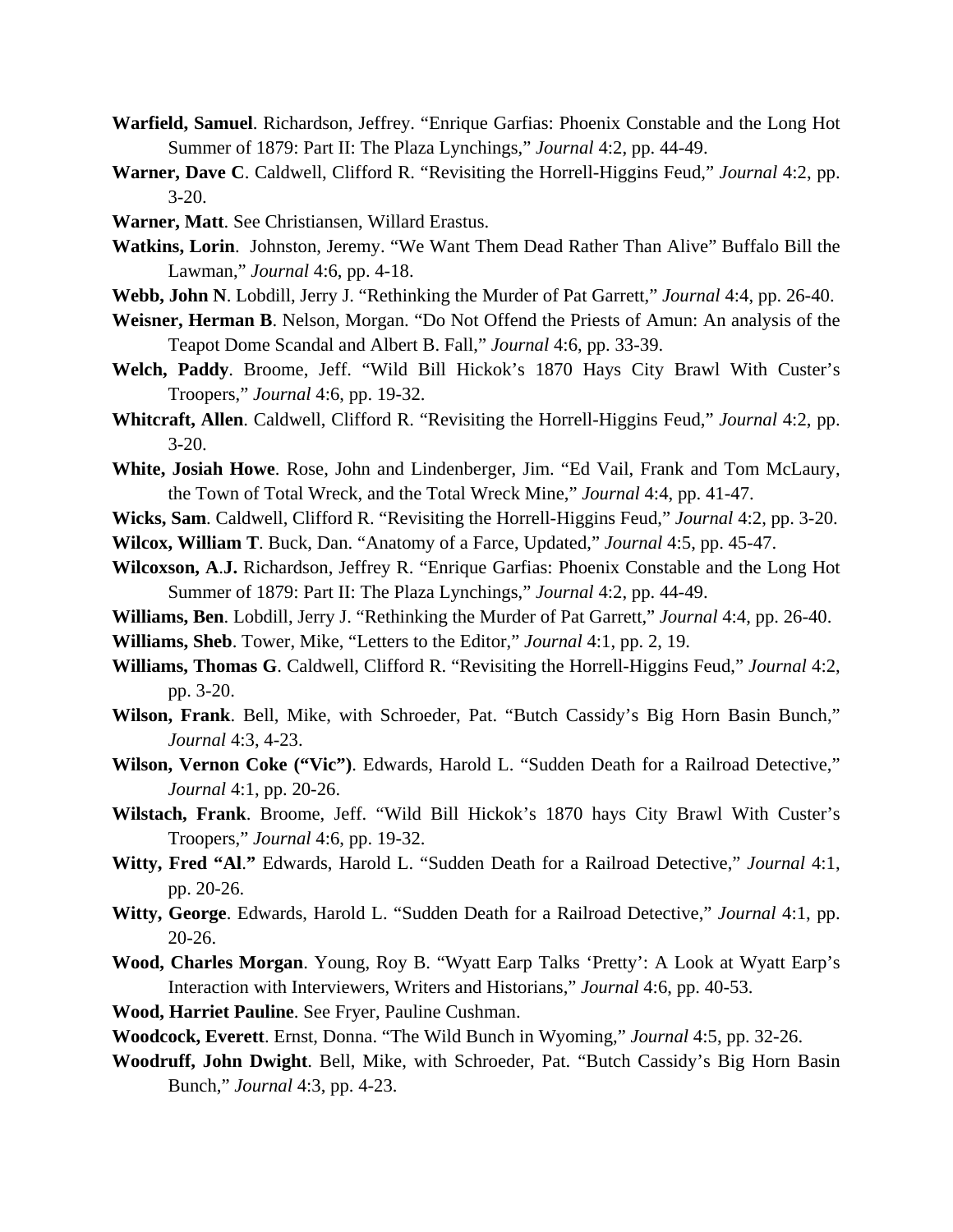- **Wren, Nicholas**. Caldwell, Clifford R. "Revisiting the Horrell-Higgins Feud," *Journal* 4:2, pp. 3-20.
- **Wren, W.W. "Bill."** Caldwell, Clifford R. "Revisiting the Horrell-Higgins Feud," *Journal* 4:2, pp. 3-20.
- **Wren, William Rodolphus "Bill."** Caldwell, Clifford R. "Revisiting the Horrell-Higgins Feud," *Journal* 4:2, pp. 3-20.
- **Yarbrough, Alfred.** Tanner, Karen Holliday and Tanner, John. "Tom Walker," *Journal* 4:4, pp. 17-25.
- **Young, Harry.** Broome, Jeff. "Wild Bill Hickok's 1870 Hays City Brawl With Custer's Troopers," *Journal* 4:6, pp. 19-32.
- **Young, James**. Edwards, Harold L. "Sudden Death for a Railroad Detective," *Journal* 4:1, pp. 20-26.
- **Zarbin, Earl**. Richardson, Jeffrey R. "Enrique Garfias: Phoenix Constable and the Long Hot Summer of 1879: Part I: The Pursuit of Jesus Romero," *Journal* 4:1, pp. 13-19.

#### **BOOK REVIEWS**

## **Agnew, Jeremy.**

- *Medicine in the Old West: A History, 1850-1900. Journal* 4:1, pp. 28-29.
- *Brides of the Multitude. Journal 4:2, pp. 65-66.*

 *Smoking Gun: The True Story about Gunfighting in the Old West. Journal* 4:2, pp. 66-67.

- **Alexander, Bob.** *Rawhide Ranger, Ira Aten. Journal* 4:6, p. 54.
- **Alonzo, Juan J.** *Badmen, Bandits, and Folk Heroes: The Ambivalence of Mexican-American Identity in Literature and Film. Journal* 4:6, p. 61.
- **Barbour, Barton.** *Jedediah Smith, No Ordinary Mountain Man. Journal* 4:6, pp. 55-56.
- **Barr, Michael.** *A Rumble in the Cedar Brakes: Central Texas in the 1870s, Journal* 4:4, p. 62

**Boessenecker, John.** *Bandido: The Life and Times of Tiburcio Vasquez*. *Journal* 4:1, pp. 27-28.

- **Burgoyne, Beckey**. *Perfectly Amanda: Gunsmoke's Miss Ktity to Dodge and Beyond, Journal* 4:4, pp. 63-64.
- **Caldwell, Clifford R. and DeLord, Ron.** *Texas Lawmen, 1835-1899: The Good and the Bad, Journal* 4:4, pp. 60-61.
- **Carlson, Paul H. and Crum, Tom.** *Myth, Memory and Massacre: The Pease River Capture of Cynthia Ann Parker. Journal* 4:3, p. 57.
- **Corbett, Christopher**. *The Poker Bride:The First Chinese in the Wild West. Journal* 4:1, p. 30.
- **Daywood, Victoria D**. **and Engledow, Peggy W.** *The Bad Boys of Caldwell County, Texas: Murders in the 1800s. Journal* 4:5, pp. 54-55.
- **DeArment, Robert K**. *Assault on the Deadwood Stage: Road Agents and Shotgun Messengers. Journal* 4:6, p. 57.
- **DeSoucy, M**. **David.** *Images of America: Arizona Rangers. Journal* 4:1, pp. 32-33.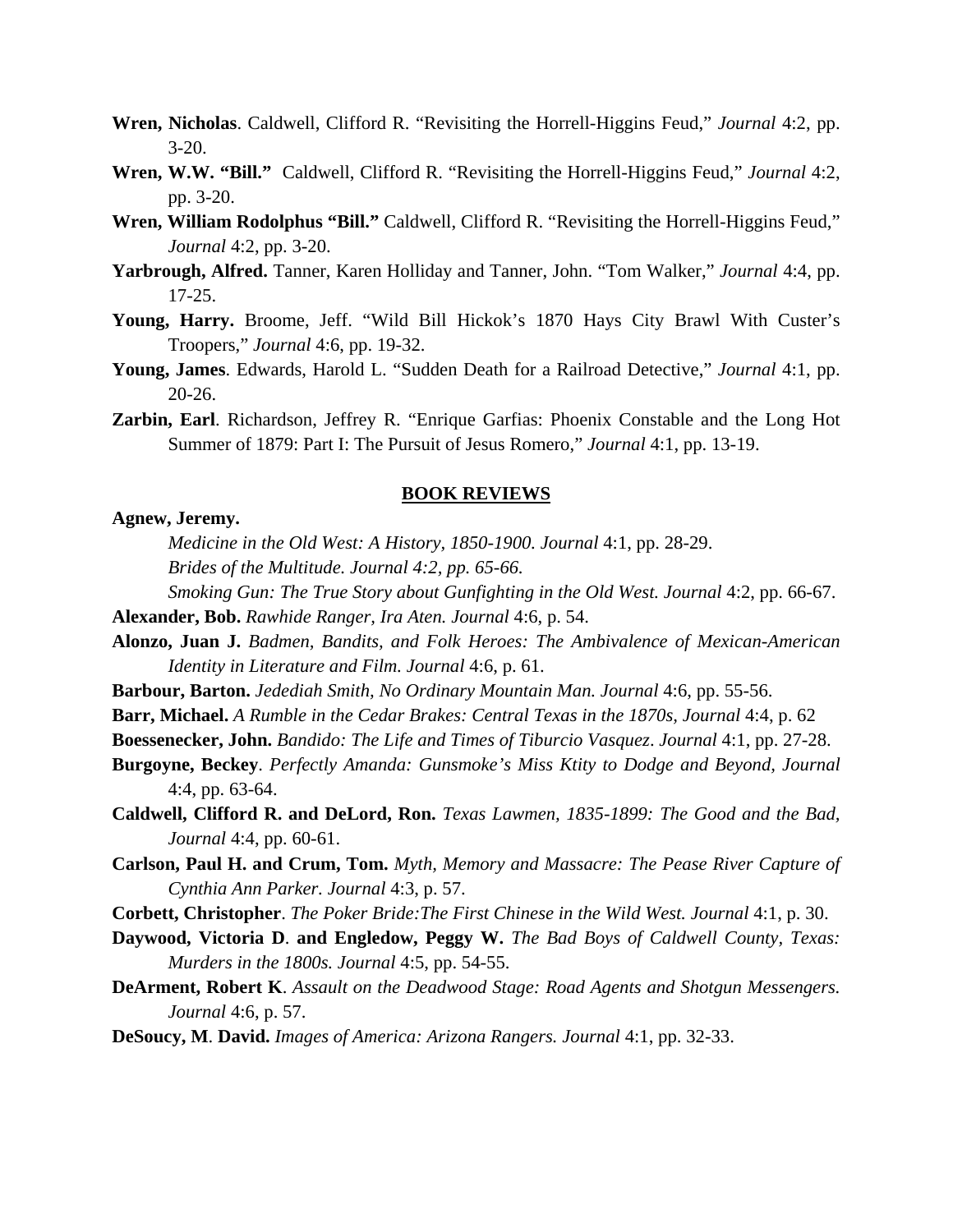- **Dow, James R**.; **Welsch, Roger L.; and Dow, Susan D., ed.** *Wyoming Folklore Collected by the Federal Writers' Project: Reminiscences, Folktales, Beliefs, Customs, and Folk Speech. Journal* 4:5, pp. 56-57.
- **Dugan, Mark and Vasconcelles, Anna**. *The Brilliant Bandit of the Wabash: The Life of the Notorious Putlaw of the Wabash, Frank Rande. Journal* 4:5, pp. 51-52.
- **Dykes, Mervyn**. *Remember Me: The Charles Morgan Blessing Story. Journal* 4:2, p. 61.
- **Eppinga, Jane.** *Tombstone. Journal* 4:3, p. 53. *Journal* 4:6, pp. 58-59.
- **Flood, John Henry (Don Taylor, ed.).**
- **Franscell, Ron.** *The Crime Buff's Guide to Outlaw Texas. Journal* 4:3, p. 54.
- **Frates, Kent F. and Fitzgerald, David G.** *Oklahoma Courthouse Legends, Journal* 4:4, p. 65.
- **Fried, Stephen.** *Appetite for America: Visionary Businessman Fred Harvey Built a Railroad Hospitality Empire That Civilized the Wild West. Journal* 4:5, pp. 52-53.
- **Friesen, Steve.** *Buffalo Bill: Scout, Showman, Visionary. Journal* 4:3, pp. 55-56.
- **Goodloe Lori Ann.** *On the Trail of Billy the Kid, a Photographic Journey of His Life in New Mexico, Journal* 4:4, p. 59.
- **Guinn, Jeff.** *The Last Gunfight: The Real Story of the Shootout at the O.K. Corral—And How it Changed the American West. Journal* 4:5, pp. 49-50.
- **Herman, Daniel Justin.** *Hell on the Range. Journal* 4:3, p. 55.
- **Hooker, Forrestine Cooper (Don Taylor, ed.).** *An Arizona Vendetta: The Truth About Wyatt Earp. Journal* 4:6, pp. 58-59.
- **Hornung, Chuck**. *New Mexico's Rangers: The Mounted Police. Journal* 4:2, p. 64.
- **Houze, Lynn Johnson**. *Cody Then & Now. Journal* 4:3, pp. 53-54.
- **Ivey, Darren L**. *The Texas Rangers: A Registry and History. Journal* 4:1, pp. 30-31.
- **Johnson, Larry.** *Historic Photos of Outlaws of the Old West. Journal* 4:2, pp. 62-63.
- **Kazanjian, Howard and Enss, Chris.** *None Wounded, None Missing, All Dead: The Story of Elizabeth Bacon Custer. Journal* 4:5, p. 54.
- **Koller, Susan Shaver.** *LaSalle County, Journal* 4:4, pp. 61-62.
- **Kuntz, Jerry.** *A Pair of Shootists: The Wild West Story of S.F. Cody and Maud Lee. Journal* 4:2, p. 66.
- **Lawrence, Deborah and Jon.** *Violent Encounters: Interviews on Western Massacres. Journal* 4:6, pp. 56-57.
- **McCaslin, Richard B.** *Fighting Stock: John S. "Rip" Ford of Texas. Journal* 4:6, pp. 54-55.
- **McNeill, Joe.** *Arizona's Little Hollywood. Journal* 4:3, pp. 57-58.
- **Meyers, E.C. (Ted).** *Mattie: Wyatt Earp's Secret Second Wife. Journal* 4:2, pp. 61-62.
- **Miller, Rick.** *Bloody Bill Longley: The Mythology of a Gunfighter*,  $2^{nd}$  rev. ed., *Journal* 4:4, pp. 62-63.
- **Moneyhon, Carl H**. *Edmund J. Davis: Civil War General, Republican Leader, Reconstruction Governor. Journal* 4:1, pp. 31-32.
- **Moore, Stephen L**. *Savage Frontier, Vol. IV. Journal* 4:1, p. 28.